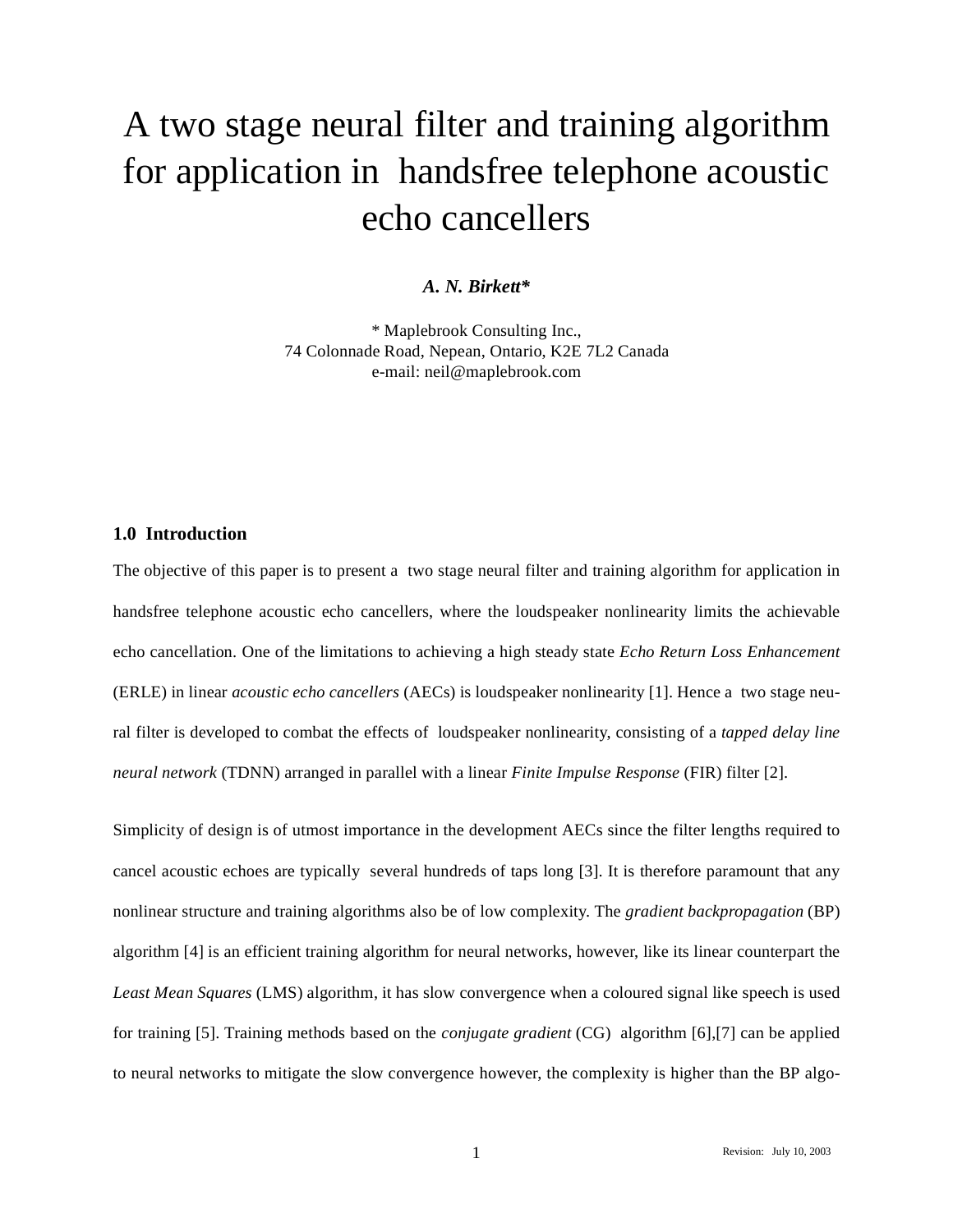rithm. We propose a modified form of the partial CG algorithm [8] which uses a selectable gradient window and a fixed step size to train the network and provide a trade-off between complexity and speed.

The rest of the paper is organized as follows. In Section 2 the Acoustic Echo Cancellation problem is reviewed and the limitations to achievable steady state ERLE due to loudspeaker nonlinearity in a typical *handsfree telephone* (HFT) is presented. A two stage neural filter is developed in Section 3 and is shown to have improved steady state modelling accuracy. In Section 4, a fast conjugate gradient algorithm is developed, by modifying the partial conjugate gradient method to include a gradient window and fixed step size. Experimental results using real speech signals in a handsfree telephone conference environment are presented. Finally in Section 5 concluding remarks are presented.

#### **2.0 Acoustic Echo Cancellation**

A complete survey of the acoustic echo cancellation literature is beyond the scope of this paper, however, references [3] and [9] provide an exhaustive summary of over 100 papers in this area. An acoustic echo canceller for handsfree telephony must be capable of identifying a changing *Loudspeaker-Room-Enclosure-Room* (LREM) response which includes a room transfer function, a nonlinear loudspeaker and other components a shown in Figure 1. The adaptive filter takes the reference signal *r*(*n*), generates an echo rep-



**FIGURE 1. The LREM consists of both linear and nonlinear components.**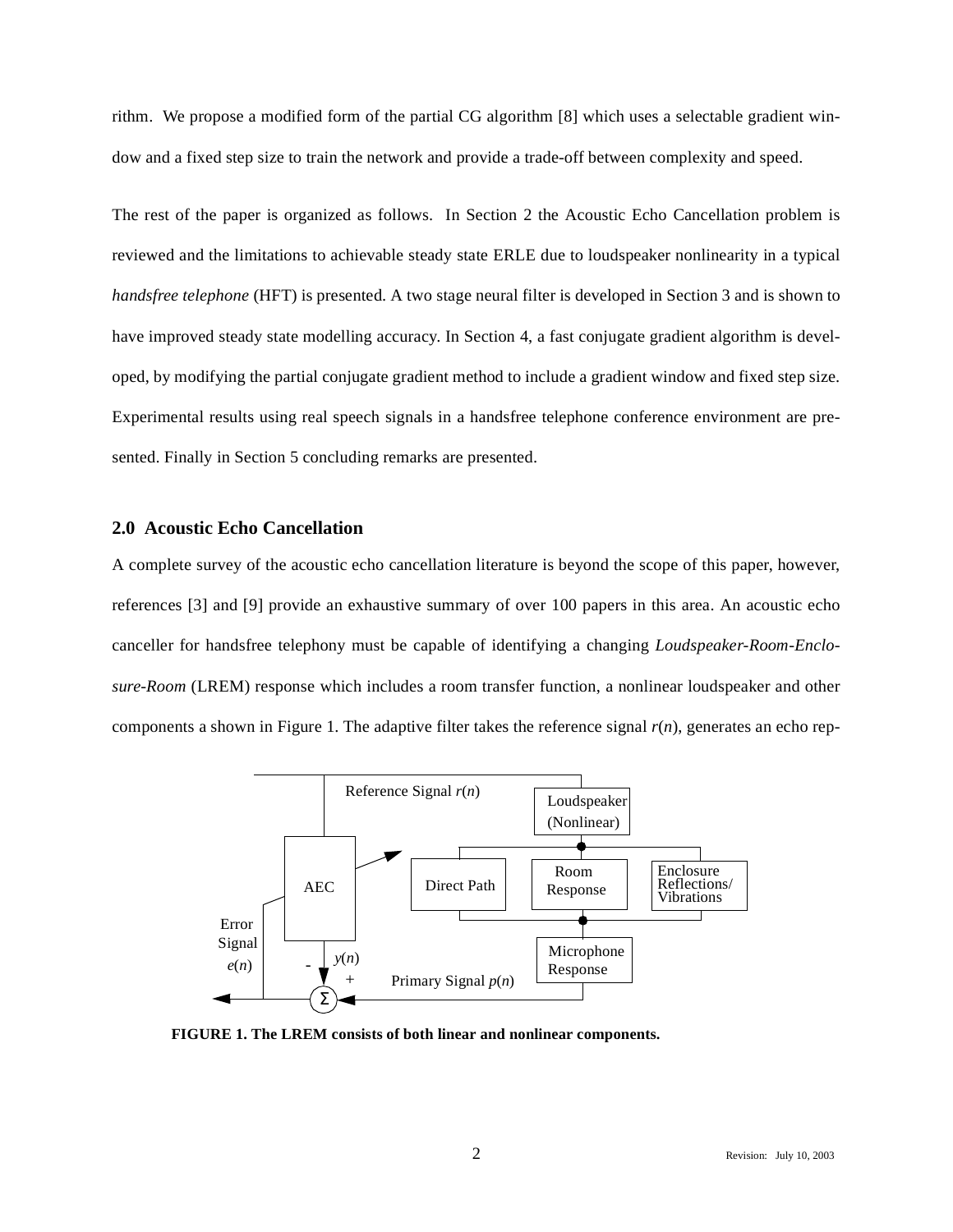lica  $y(n)$  and subtracts it from the primary signal  $p(n)$  to generate an error signal  $e(n)$ . Conventional AECs use linear FIR filters to model the LREM and cancel the unwanted echo signal, however, this architecture is incapable of reducing nonlinear loudspeaker distortion. A commonly used AEC performance metric is ERLE, which provides a measure of how much the echo is attenuated in the absence of measurement noise, defined by [10]

$$
ERLE(dB) = \lim_{N \to \infty} \left[ 10 \log \frac{E[p^2(n)]}{E[e^2(n)]} \right] \approx 10 \log \left[ \frac{\sigma_{p}^2}{\sigma_{e}^2} \right] \approx 10 \log \left[ \frac{\sum_{r=0}^{n_w} [p(n-r)]^2}{\sum_{r=0}^{n_w} [e(n-r)]^2} \right] \tag{1}
$$

where  $\sigma_p^2$  and  $\sigma_e^2$  refer to the variances of the primary and error signals respectively and *E* is the statistical expectation operator. For on-line measurements, the later expression in (1) can be used as an approximation to compute the ERLE at time *n* where  $n_w$  is the size of an averaging window. Typically high values of ERLE up to 45 dB are proposed for primary signals with large transmission delays [11], however current technology is unable to provide such high attenuations hence additional variable losses in the receive and/ or transmit path are frequently used. There is no mention in the literature of how physical limitations such as loudspeaker nonlinearity will affect the practical achievement of such high ERLE values without the inclusion of these additional losses.

#### **2.1 AEC Performance Limitations**

The steady state ERLE limitations of AECs in HFTs include [1] (i) undermodelling of the LREM (ii) enclosure vibration effects (iii) transducer nonlinearities (iv) room noise, DSP noise, finite precision and truncation. We concentrate here on nonlinearity and undermodelling.

**Loudspeaker Nonlinearity.** It has been shown [1] that the achievable steady state ERLE in desktop HFTs is limited as a function of the volume of the applied loudspeaker signal; at low volumes the ERLE is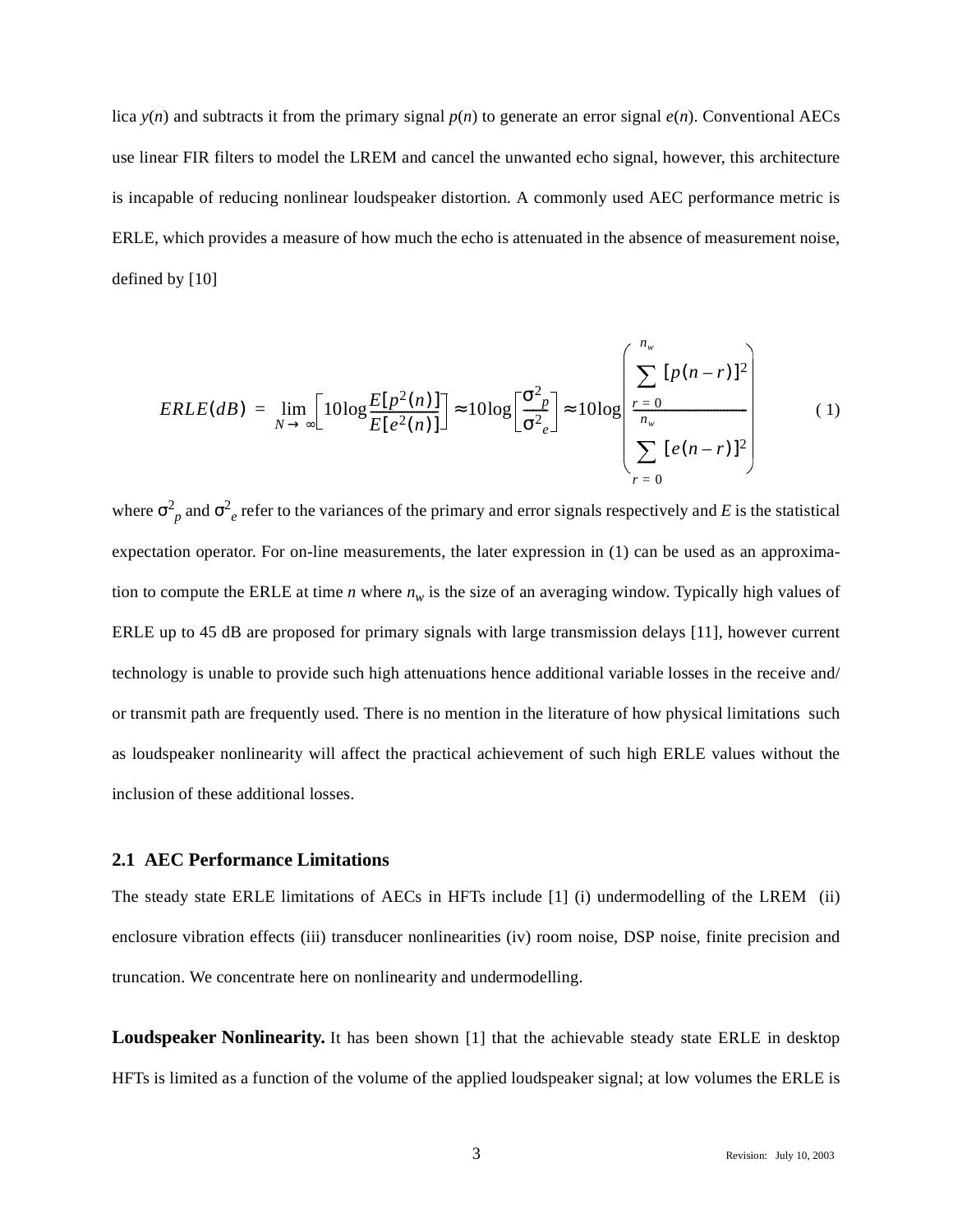limited by noise and offsets and at medium to high volumes, nonlinearity in the loudspeaker and enclosure vibration effects dominate. For example, a *power spectral density* (PSD) plot of the primary signal obtained from a real HFT fed with a reference signal consisting of bandlimited noise is shown in Figure 2. The reference signal level is increased such that a *sound pressure level* (SPL) of between 60 and 100 dB is obtained as measured 0.5 m above the loudspeaker. An increasing volume level generates increasing nonlinear distortion products both in-band (i.e. 200-3400Hz) and out-of-band (3400-8000 Hz). The in-band distortion products are masked by the primary signal level, however, the out-of-band nonlinear and distortion products can be seen to increase with volume.



**FIGURE 2. Primary signal PSD. Out-of-band components increase in level as the volume is increased from 60 to 100 dB SPL (as measured 0.5 m above loudspeaker).**

The effect that the nonlinear products have on the achievable steady state ERLE is illustrated in Figure 3, which shows a comparison of the steady state ERLE vs. volume of six commercially available HFTs. The converged ERLE values are obtained by training a 1000 tap FIR filter with the *Normalized LMS* (NLMS) algorithm [5] for 80,000 iterations, using a normalized step size of 0.5, and averaging over the last 5000 iterations.

**Undermodelling.** An FIR structure can be used to model a transfer function where the number of parameters in the candidate system is less that required to exactly identify the system. This gives the undermod-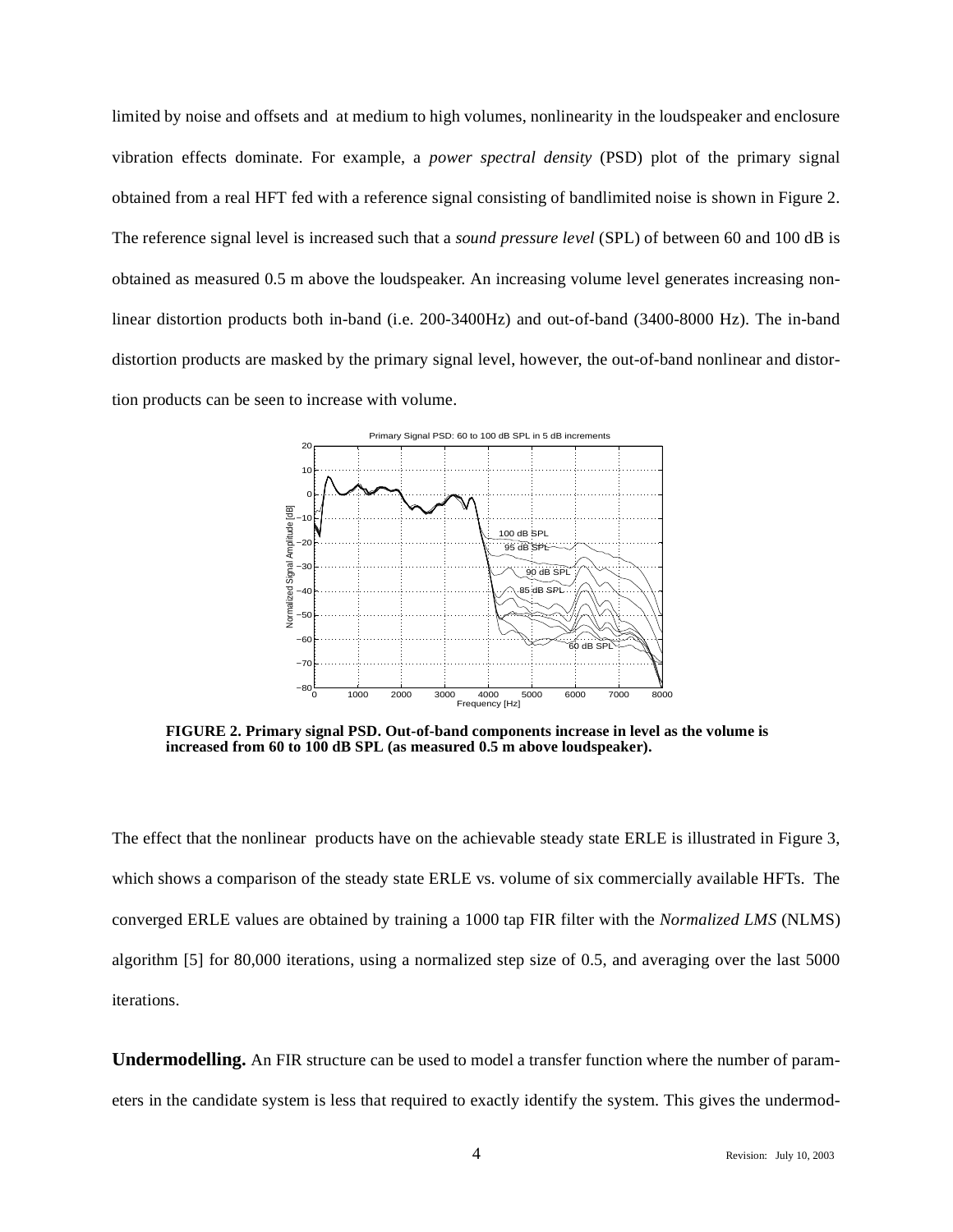

**FIGURE 3. Converged ERLE for six commercially available HFTs at various sound pressure levels (measured at 1 m from loudspeaker in an anechoic chamber).**

elled system:  $deg(\hat{H}) < deg(H)$ . Poltmann [12] showed that the achievable modelling error is a function of both the step size and magnitude of the modelled and undermodelled coefficients. For a system modelled by an FIR transfer function the achievable steady state ERLE can be calculated from;

$$
RLE(dB) = 10\log\left[\frac{2-\mu}{2}\left(\frac{\left\|h\right\|^2}{\left\|\Delta h\right\|^2} + 1\right)\right] \approx TIP/TI
$$
 (2)

where  $||h||^2$  represents the power in the modelled coefficients up to order *M*-1 and  $||\Delta h||^2$  represents the power in the tail portion of the LREM from *M* to infinity. If  $\mu$  is set to zero, (2) is equal to the Total Impulse Power to the uncancelled Tail Power (TIP/TP) ratio originally proposed by Knappe and Goubran [13]. The TIP/TP ratio defines the achievable ERLE up to approximately 20 dB, beyond which other effects dominate. Experimental measurements in [13] show that even at ratios of  $(S+N)/N$  of greater that 40 dB the ERLE did not go beyond 25 dB, and suggest system nonlinearities as the cause. The ERLE follows the TIP/TP ratio very closely up to a certain number of taps according to (2), however, in real world experimental recordings, nonlinearities and other effects serve to limit the achievable ERLE.

**Summary.** The relative severity of the above limitations is illustrated in Figure 4. Vibration and nonlinearity are frequency and volume dependent. Given that vibration effects can be minimized by appropriate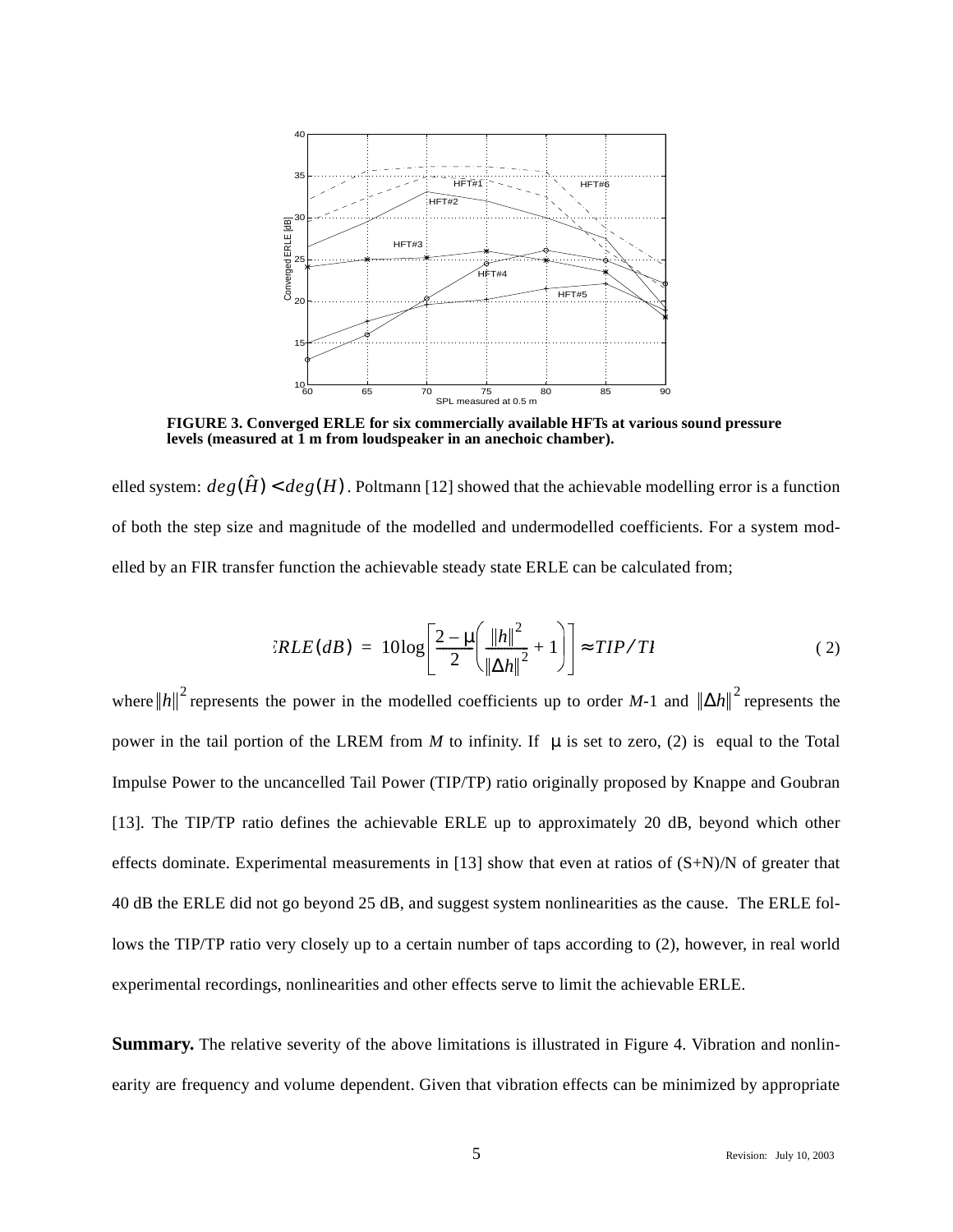mechanical design procedures, nonlinear filters can have a positive effect on improving the ERLE when real world (i.e. nonlinear) loudspeakers are used.



**# of FIR taps**

**FIGURE 4. Achievable ERLE as a function of physical limitations.**

#### **3.0 Two Stage Neural Filter Architecture**

The proposed neural filter structure shown in Figure 5 consists of both nonlinear and linear sections The nonlinear section consist of a two layer tapped delay line neural network (TDNN) that cancels the first part of the LREM impulse response where most of the energy is contained. The weight update equations for the nonlinear portion are based on the gradient backpropagation algorithm [4] with a normalized adaptive step size. The linear section consists of an FIR filter.

#### **3.1 Mixed Linear-Sigmoid Activation Function**

A neural filter will generate a finite amount of distortion due to the nonlinear nature of the sigmoid and will perform slightly worse than a conventional FIR adaptive filter, at low distortion values. In order to mitigate this effect, a mixed linear-sigmoid activation function is proposed. The activation function consists of a linearized hyperbolic tangent function which is linear for inputs below a user definable amplitude *p*, where  $0 \le p \le 1$ . By setting the parameter *p* our simulations have shown that it is possible to reduce the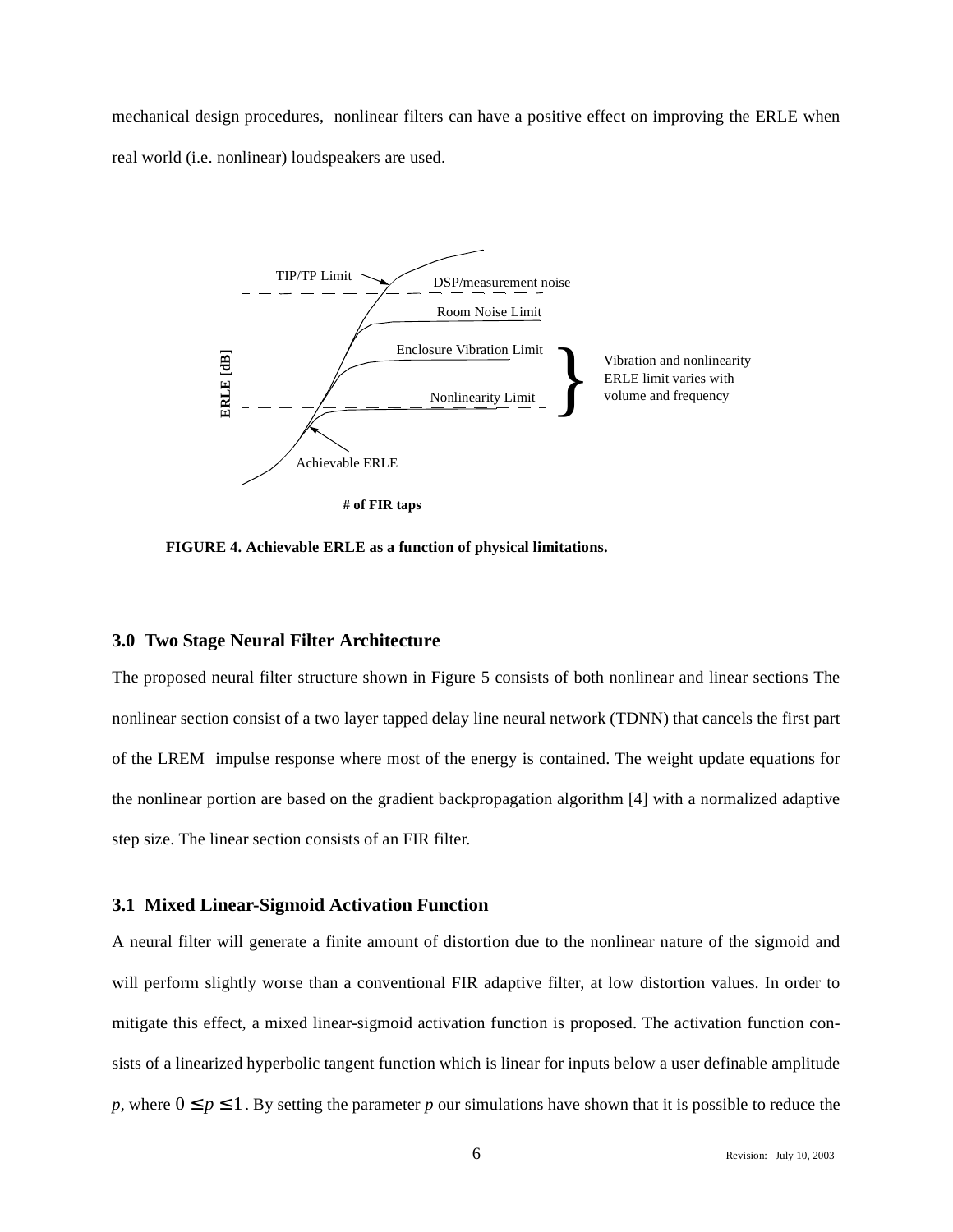

**FIGURE 5. Proposed nonlinear AEC structure consists of a nonlinear tapped delay line neural network (TDNN) and linear FIR portions.**

modelling error by a few dB in low distortion environments compared to a conventional (i.e. *p*=0) sigmoid. The node activation function  $\varphi(s,p)$  is defined by;

$$
\varphi(s,p) = \begin{cases}\ns & ; |s| \le p \\
\text{sign}(s) \left[ (1-p) \cdot \tanh\left(\frac{|s|-p}{1-p}\right) + p \right] ; |s| > p\n\end{cases} (3)
$$

where *s* is the input. Differentiating (3) with respect to *s*, we obtain the slope of the activation function:

 $\overline{a}$ 

$$
\varphi'_{s}(s, p) = \begin{cases}\n1 & ; |s| \le p \\
\text{sign}(s)[1 - \tanh(\theta)^{2}] ; |s| > p\n\end{cases}
$$
\n(4)

where  $\theta = \left( \frac{|s| - p}{\sqrt{p}} \right)$ 

Figure 6 shows the activation function of equation (3) with values of  $p$  equal to 0.0, 0.5, and 0.9, along with the associated  $\varphi'_{s}(s, p)$  values.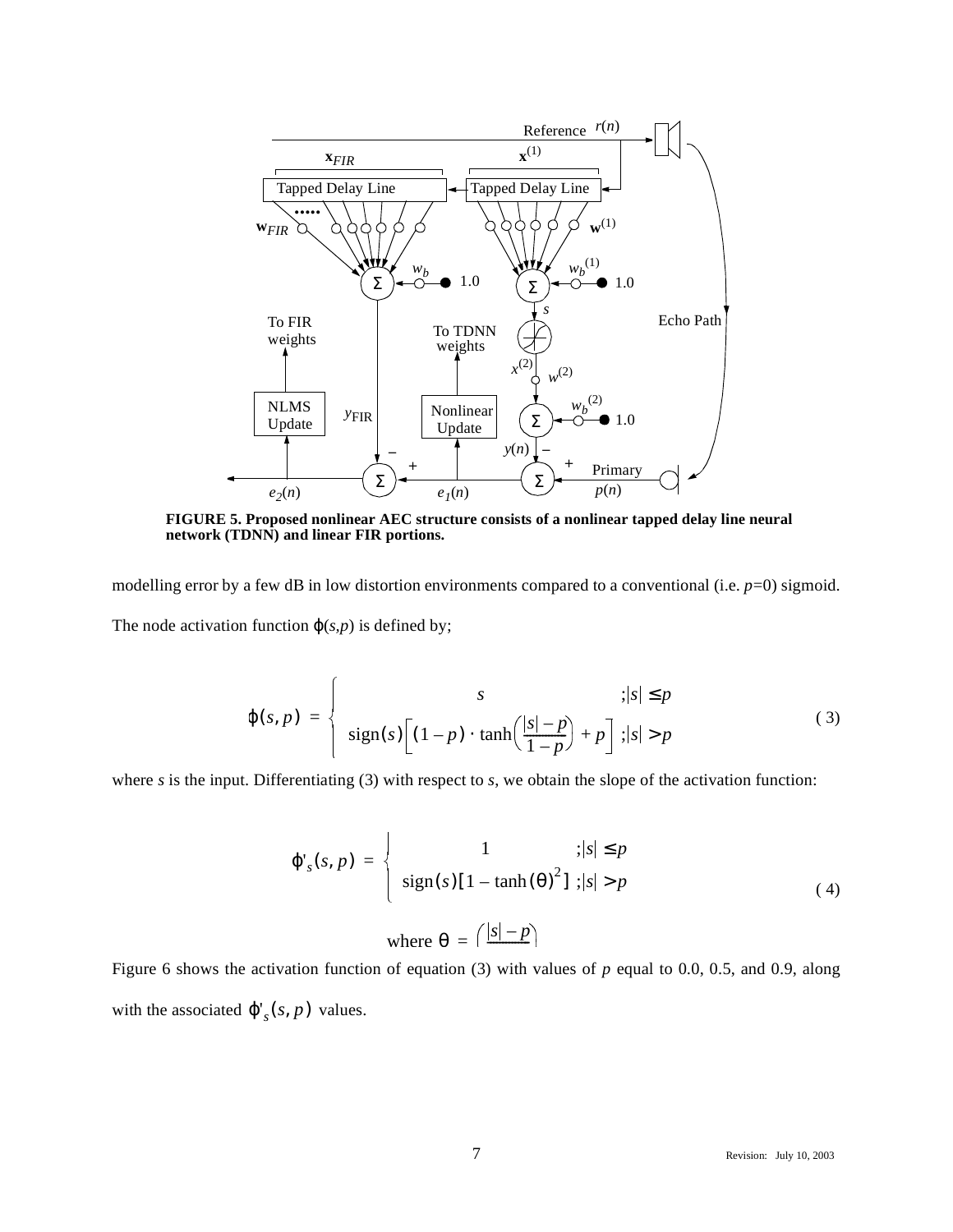

**FIGURE 6. Activation function and derivative with respect to** *s* **for** *p***=0.0, 0.5 and 0.9.**

For data that is weakly nonlinear, the weights in the TDNN will adjust to provide an activation in the linear region of the sigmoid. Simulation results showing the effect of varying the linear region versus converged ERLE are shown in Figure 7 for a (10,5,1) TDNN filter. The primary signal is generated by passing fil-



**FIGURE 7. Effect of changing linear region in a mixed linear-sigmoidal activation function. (10,5,1) TDNN.**

tered noise through a fixed nonlinearity which generates quadratic and cubic distortion according to

$$
d(n) = \frac{ax(n) + bx^{2}(n) + cx^{3}(n)}{|a| + |b| + |c|}
$$
\n(5)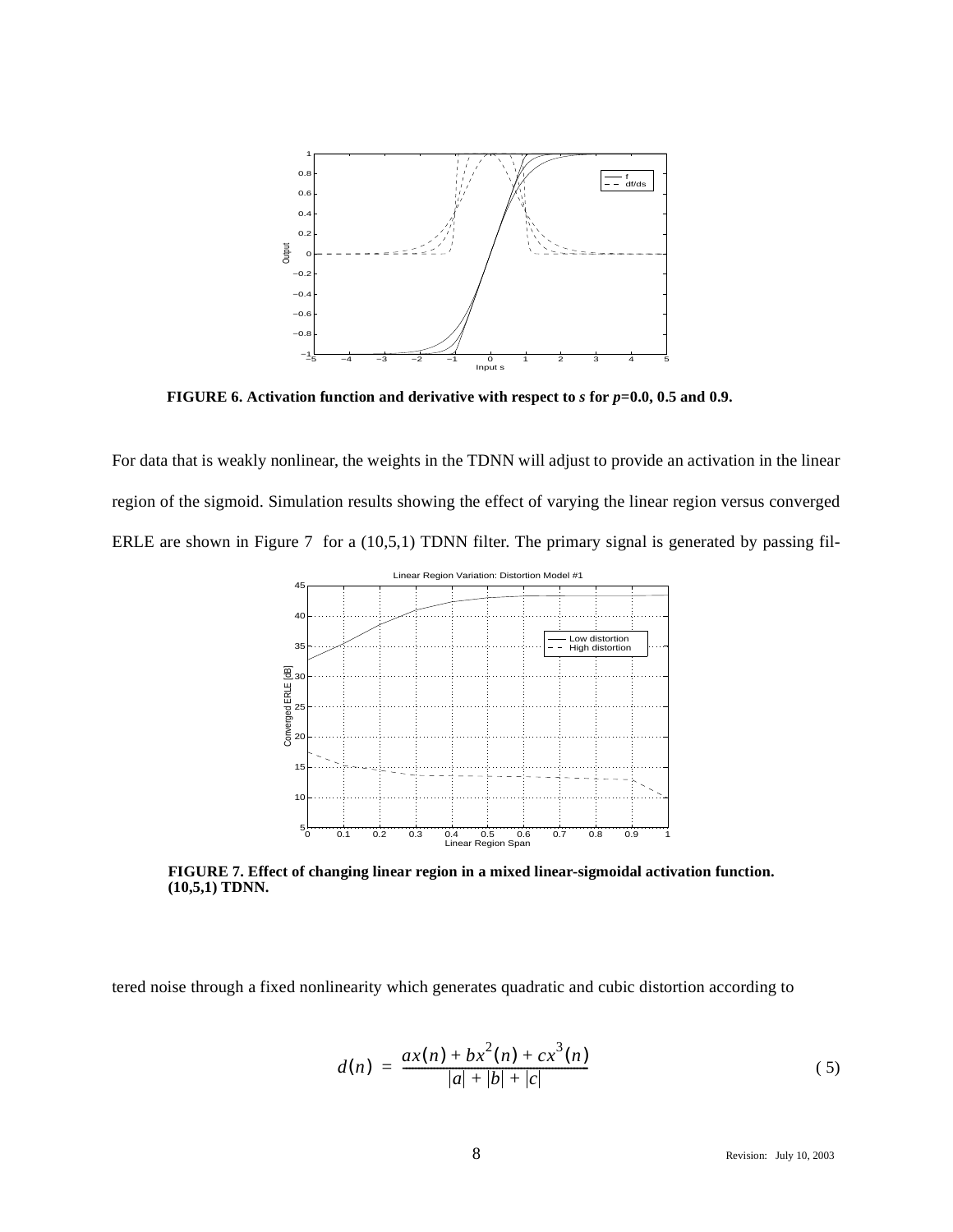The output  $d(n)$  is then convolved with a 10 tap randomly generated impulse response to yield the primary signal  $p(n)$ . The distortion parameters are set to  $a=1$  and  $b=c=0.01$  (low distortion) and  $b=c=0.5$  (high distortion). The optimum value of linear region is highly dependent on the severity of nonlinearity encountered however the activation function can be made fully adaptive (for example see [15]). For our purposes however, the parameter *p* was set to 0.2 since it was found experimentally that this produced an ERLE approximately 1.5 dB higher than with a conventional (i.e.  $p=0$ ) sigmoid and was considered as a good compromise between the two extremes.

# **3.2 BP Weight Update Equations**

In Figure 5, the output  $y(n)$  of the neural network portion at time *n* is defined by;

 $\overline{1}$ 

$$
y(n) = w^{(2)}(n)x^{(2)}(n) + w_b^{(2)}(n)
$$
 (6)

$$
x^{(2)}(n) = f(s(n))
$$
 (7)

$$
s(n) = \mathbf{w}^{(1)}(n)^T \mathbf{x}^{(1)}(n) + w_b^{(1)}(n)
$$
 (8)

where  $\mathbf{x}^{(l)}(n)$  represents the input vector to layer *l*,  $\mathbf{w}^{(l)}(n)$  represents the weight vector in layer *l*,  $w^{(l)}(n)$ represents the single bias weight for layer *l, s*(*n*) represents the input to the nonlinear node and *T* is the transpose operator. The weight update equations are described by;

$$
\mathbf{w}^{(l)}(n+1) = \mathbf{w}^{(l)}(n) - \mu_{TDNN}(n) \delta^{(l+1)}(n) \mathbf{x}^{(l)}(n)
$$
 (9)

$$
w_b^{(l)}(n+1) = w_b^{(l)}(n) - \mu_{TDNN}(n) \delta^{(l+1)}(n) \tag{10}
$$

$$
\delta^{(l+1)}(n) = \begin{cases}\n-2e_1(n) & ;l=2, \text{output layer} \\
f'(s(n))\delta^{(l+2)}(n)w^{(l+1)}(n) & ;l=l, \text{hidden layer}\n\end{cases}
$$
\n(11)

where  $e_1(n) = p(n) - y(n)$ ,  $f'(n)$  represents the derivative of the activation function at the input value  $s(n)$ ,  $\delta^{(l+1)}(n)$  represents the local gradient "delta" term in layer  $l+1$ , and  $\mu_{TDNN}(n)$  is the normalized step size parameter defined by;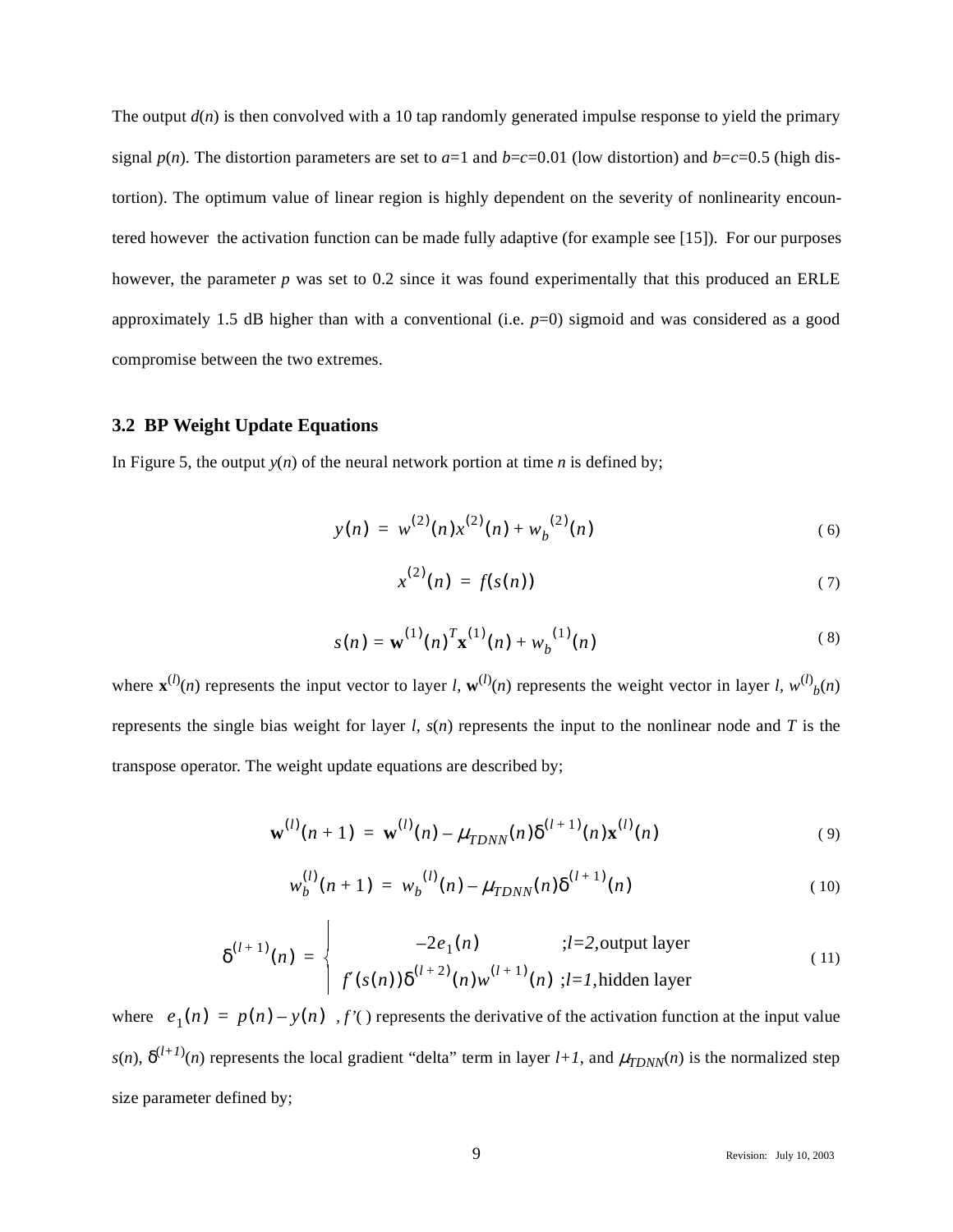$$
\mu_{T DNN}(n) = \frac{\alpha}{2 + \mathbf{x}^{(1)}(n)^T \mathbf{x}^{(1)}(n) + [x^{(2)}]^2}
$$
(12)

The parameter  $\alpha$  is a number between 0 and 2, and is set to 0.5. The weights in the linear portion of the proposed structure are updated using the NLMS algorithm which also has a DC bias compensation update to compensate for real world DC offsets;

$$
\mathbf{w}_{FIR}(n+1) = \mathbf{w}_{FIR}(n) - \left[\frac{\alpha}{1 + \mathbf{x}_{FIR}(n)^T \mathbf{x}_{FIR}(n)}\right] e_2(n) \cdot \mathbf{x}_{FIR}(n) \tag{13}
$$

$$
w_b(n+1) = w_b(n) - \left[\frac{\alpha}{1 + \mathbf{x}_{FIR}(n)^T \mathbf{x}_{FIR}(n)}\right] e_2(n)
$$
 (14)

#### **3.3 TDNN Order Selection**

Experimental data was applied to a TDNN filter to determine the optimum length for the delay line section. The results shown in Figure 8 illustrate that for an undermodelled system, a TDNN structure has improved ERLE performance compared to the stand alone FIR structure trained with the NLMS algorithm. The experimental data was obtained from HFT #6 transducer components recorded in an anechoic chamber at a volume of 100 dBSPL measured at 0.5 m. A  $(n_0, 2, 3, 1)$  TDNN model is used where  $n_0$  is a variable number of input taps. The best performance occurs when  $n_0$ =150 taps. Here the difference between the TDNN and FIR ERLE value is approximately 5.5 dB.

#### **3.4 Measurement Setup**

Measurements are performed in a low-noise, furnished conference room . A handsfree telephone (HFT #6) which has been modified to allow access to the primary and reference electrical signals is placed on top of the conference table. The reference source signal consists of white noise which is bandlimited from 300 Hz to 3400 Hz. The filtered reference signal is then amplified such that the loudspeaker produces a sound pressure level from 60dB to 95dB as measured 0.5m directly above the loudspeaker. The primary and reference signals are then recorded onto a TEAC Digital Audio Recorder (DAT). The DAT signals are down-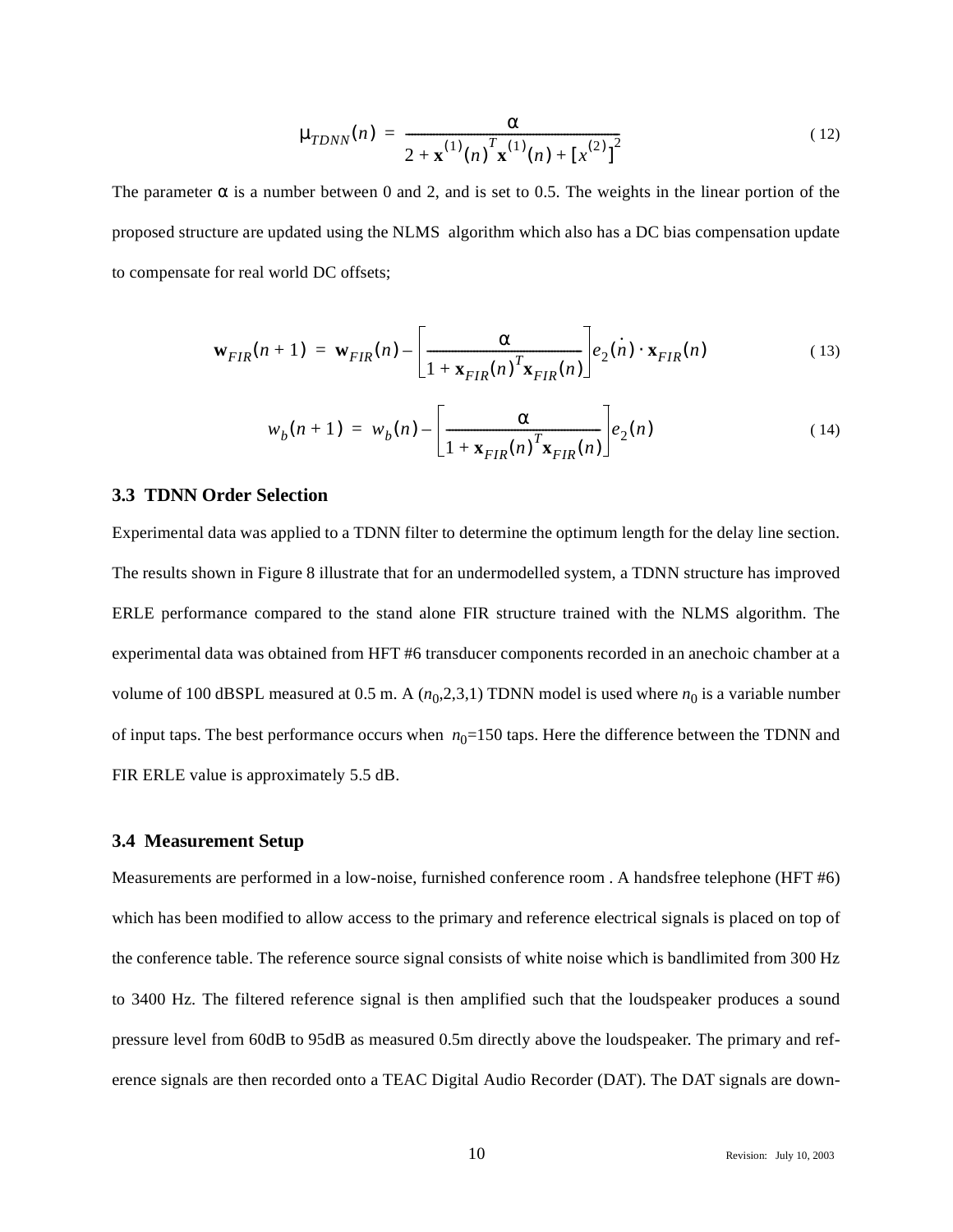

**FIGURE 8. Experimental results for HFT components in anechoic chamber. A TDNN is capable of obtaining a better ERLE in an undermodelled state as compared with the NLMS algorithm. Results obtained at a high volume level of 100 dB SPL measured at a distance of 0.5 meter.**

loaded to a computer via an ARIEL DSP96 board sampling at 16 kHz. These samples are then applied to both the proposed structure and a 600 tap linear adaptive FIR filter which has DC bias compensation and weights updated in the same fashion as equations (13) and (14). In the proposed structure, the number of taps in the nonlinear section delay line equals 200 to cover the bulk of the loudspeaker impulse response. The number of taps in the linear section is 400 for a total impulse length of 600 taps. For each SPL, both algorithms are tested with the same input data of length 80,000 to allow convergence to a steady state at which point the average ERLE is measured and plotted.

#### **3.5 Experimental Results Using Noise**

In Figure 9 (a), over 11 dB of improvement can be seen at 95 dB SPL compared to the linear algorithm, and between 0-2 dB improvement is obtained over the rest of the volume range. At low volumes in the vicinity of 65 dB SPL, the proposed structure improves the ERLE by 3 dB as compared to the linear adaptive filter even though there is little nonlinear distortion in this range. In the low volume ranges, two-point suspension nonlinearities are present in the loudspeaker movement [14] and the proposed structure offers some improvement. In the medium volume range from 70-75 dB SPL, the proposed structure performs as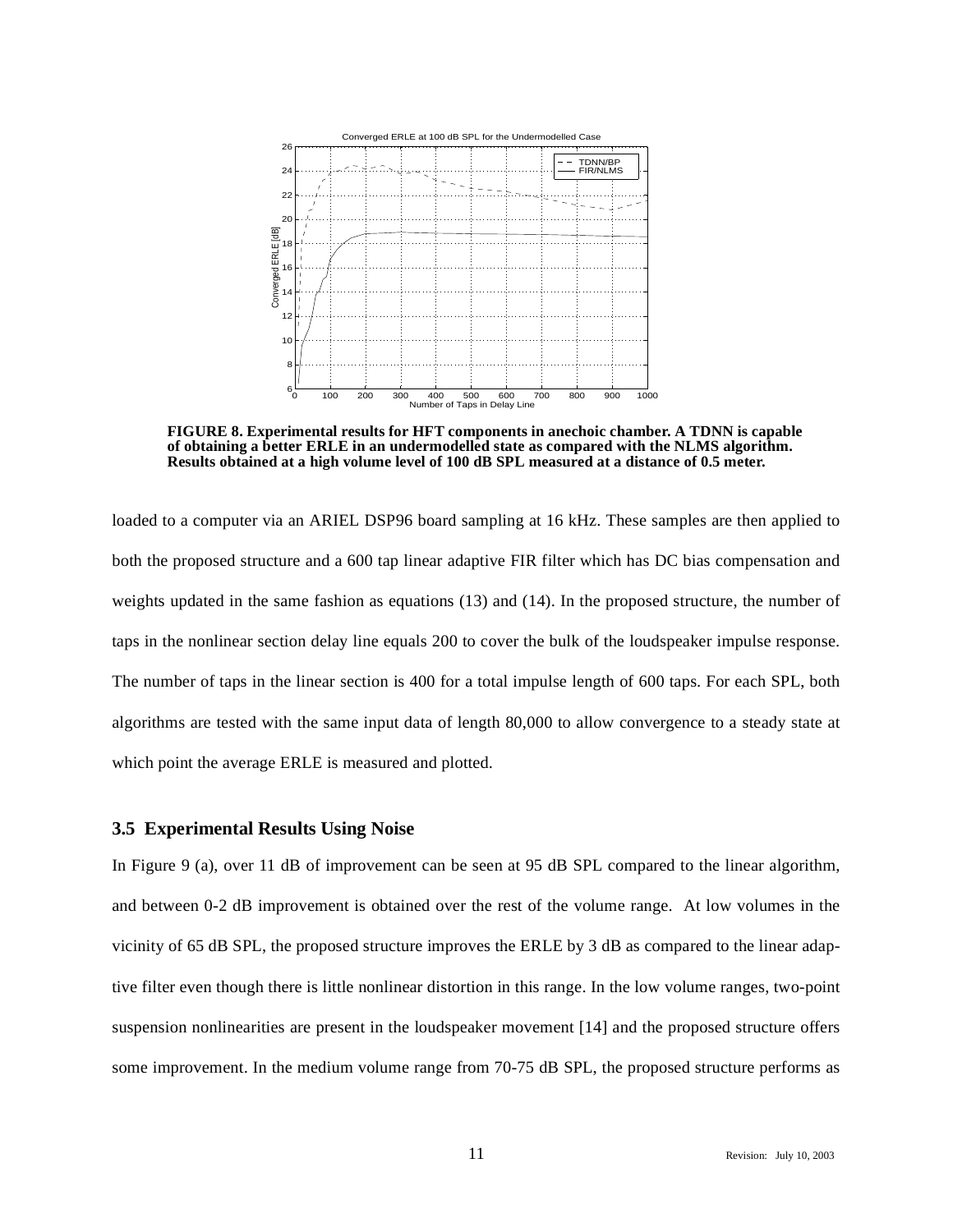well as the linear structure. However, in the vicinity of 80 to 95 dB SPL where nonlinear effects dominate, the proposed structure clearly outperforms the linear filter in terms of converged ERLE and demonstrates over 11 dB improvement at 95dB SPL. Figure 9 (b) shows the corresponding power spectral density of the primary and reference signals, as well as the error signals for the linear and nonlinear algorithms. The error signal generated by the FIR filter closely follows the primary signal out-of-band. The error signal for the proposed structure is several dB lower across the full spectrum.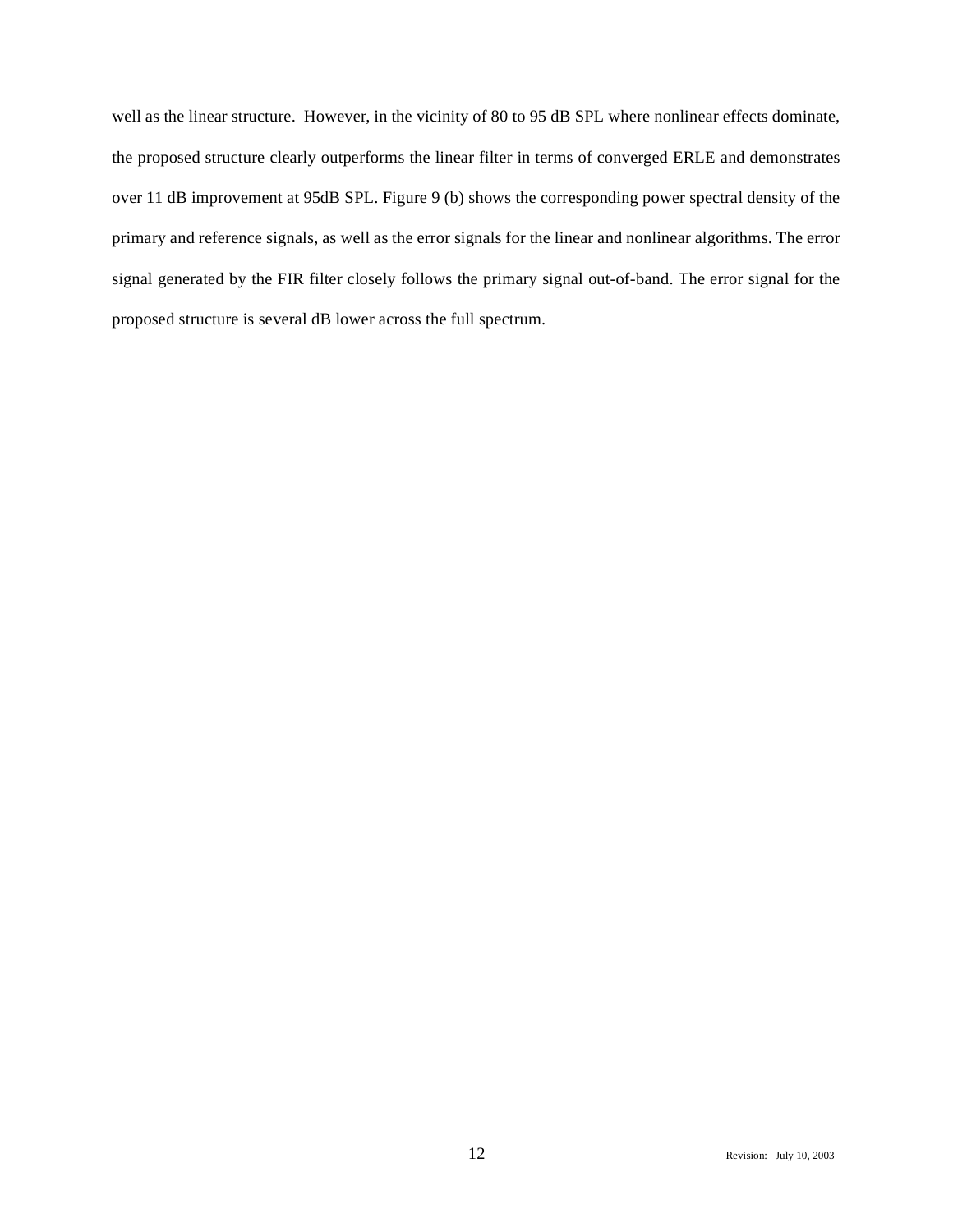



(b)

**FIGURE 9. Experimental results showing performance of the proposed structure using HFT #6 in a furnished conference room. (a) Converged ERLE, keys taped down. (b) plot of PSD of signals.**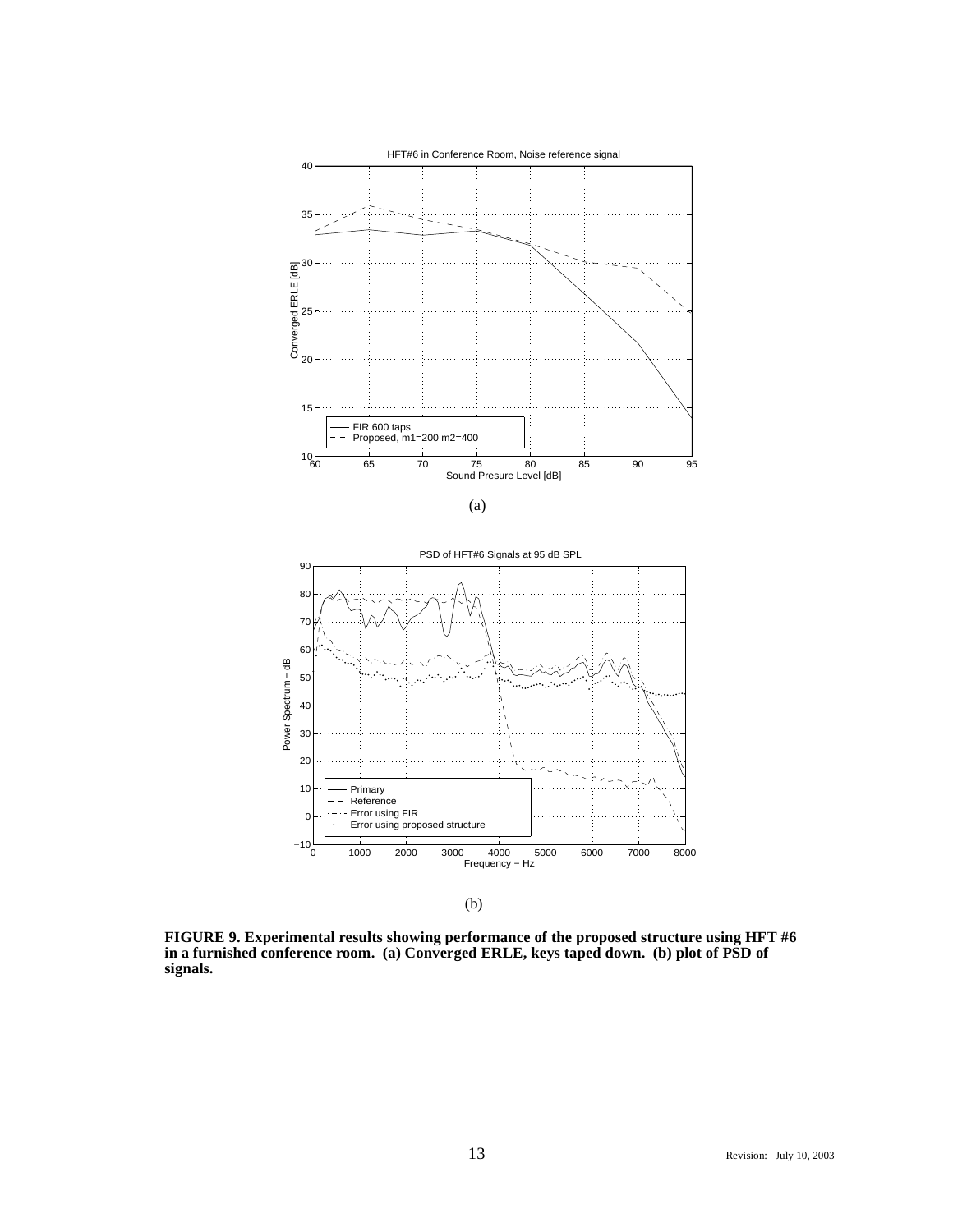#### **4.0 Fast Conjugate Gradient Backpropagation**

In this section the *nonlinear fast conjugate gradient* (NFCG) backpropagation algorithm is presented as an alternative to the conventional BP algorithm to speed convergence. The conventional BP algorithm is probably the most widely used supervised learning algorithm in neural network applications. However, with a large number of weights, the BP learning time is excessively long and its use becomes impractical. The conjugate gradient algorithm is well suited for the neural network learning problem since it is fast, simple and requires little additional storage space. The CG method speeds up the BP learning time significantly and does not suffer from the inefficiencies and possible instabilities that arise using the BP with a fixed step size. In fact, the CG algorithm has been found in some studies [7] to be an order of magnitude faster than the conventional BP using momentum. However, the CG computational burden is still quite high compared to BP.

Partial CG methods (see [6][16]) can simplify the CG algorithm complexity and can be considered a stepping point for the formulation of *fast* (i.e. numerically less intensive) versions of the CG algorithm. Boray and Srinath [17] recently developed a *fast conjugate gradient algorithm* (FCG) for linear adaptive filtering using an averaged instantaneous gradient over a *window* of past sample values. They showed that the advantages of this windowed approach are (i) better tracking and convergence is achieved in nonstationary environments with correlated data compared to the *Recursive Least Squares* (RLS) algorithm, and (ii) there are no stability problems associated with an exponential forgetting factor as in the RLS algorithm.

Here we extend the FCG algorithm to the nonlinear case, for neural networks. The differences are (1) the network is nonlinear (2) the errors must be computed for hidden layers and not just the output layer (3) the previous values of the *hidden layer* outputs must be retained as well as the output layers in order to compute the gradient. The gradient is computed using the average squared error of a *window*  $n_w$  of training input/output pairs. Another important difference is that the optimum step size, which is calculated for each iteration in the standard CG is now replaced by a fixed step size, as proposed in [17]. This has the effect of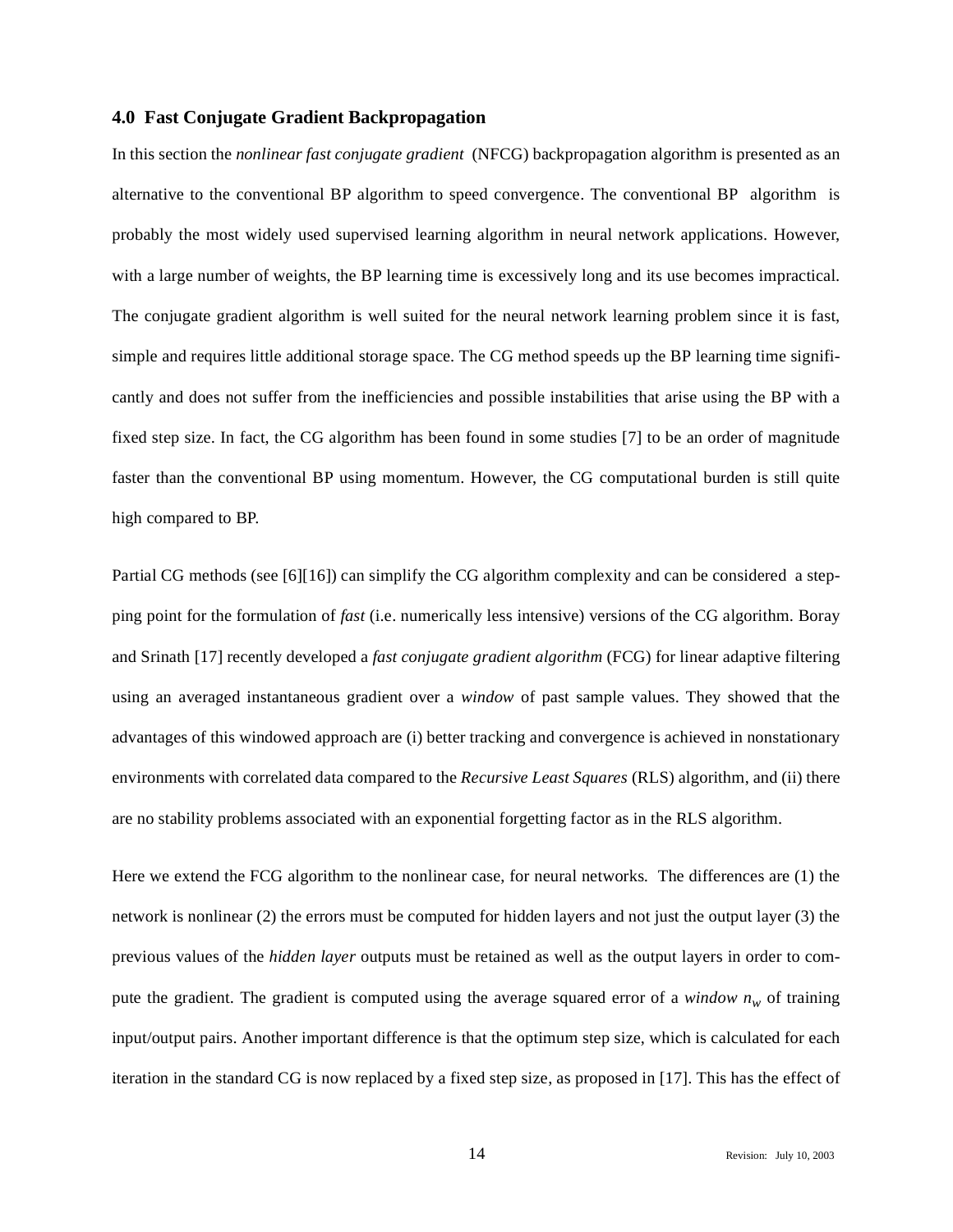substantially reducing the computational burden. Expressions for the CG and BP algorithms have been developed by several authors, including Charlambous [18], Johansson *et. al.* [7] , as well as Adeli and Hung [19]. However, these expressions were based on the *batch* training mode using the *full* set of input/ output pairs as well as requiring the determination of the optimum step size by direct calculation or a line search.

The NFCG algorithm is summarized below. Errors are backpropagated to *previous* layers in the same way as the conventional BP algorithm. The important point is that the window is moved for each new sample of the input that comes in i.e. it is a *sliding* window  $n_w$  of past input/output pairs.

#### *Nonlinear FCG (NFCG) Algorithm*

**Initialization:** Set weights and biases to random values.

For each iteration *n*, do Steps 1 2 and 3.

**Step 1.** a) Starting with an initial weight vector  $w_0$ , compute the following;

$$
\mathbf{g}_0 = \left[ \overline{\nabla f(\mathbf{w}_0)} \right] = \left( \frac{2}{n_w} \right) \left[ \sum_{i=0}^{n_w - 1} \mathbf{g}_{inst}(n - i) \Big|_{\mathbf{W}_0(n), \mathbf{u}^0(n-i), d(n-i)} \right]
$$
(15)

where  $\mathbf{g}_{inst}(n-i)$  is the *instantaneous* gradient calculated with the current network weight vector  $\mathbf{w}_0(n)$ and past inputs  $\mathbf{u}^0(n-i)$  and  $d(n-i)$ . Both  $\mathbf{g}_{inst}(n-i)$  and  $\mathbf{w}_0(n)$  are vectors of length *M*, where *M* is the total number of weights in the network.

$$
b) \text{ set } \mathbf{d}_0 = -\mathbf{g}_0
$$

*c*) compute the normalized step size parameter  $\alpha$  according to;

$$
\overline{\alpha} = \frac{\gamma}{\varepsilon + \|\mathbf{u}(n)\|^2} = \frac{\gamma}{\varepsilon + \mathbf{u}^T(n)\mathbf{u}(n)}
$$
(15.1)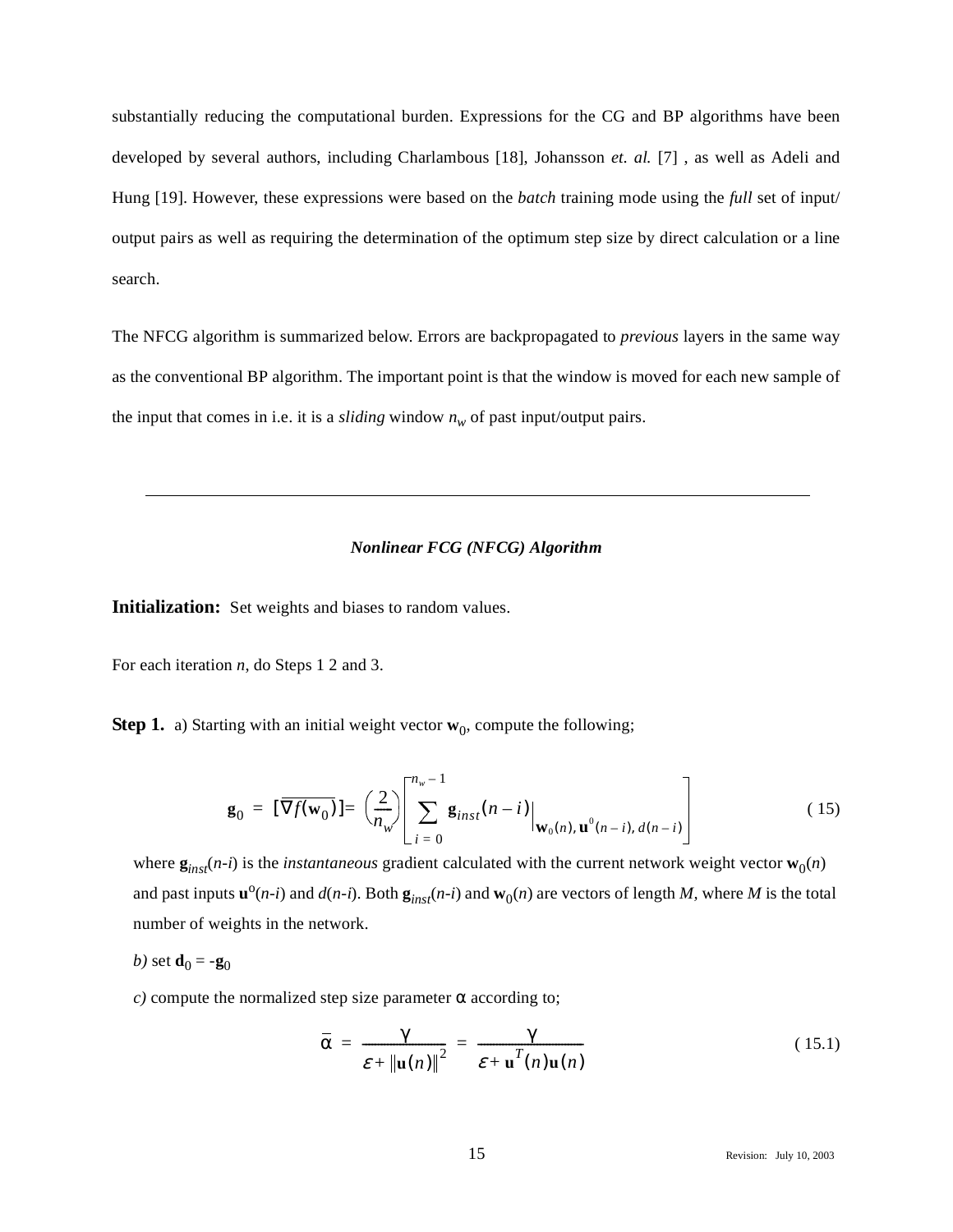Note that α could be replaced by a fixed step size here if desired;

**Step 2.** Repeat for  $k=0,1, n_w-1$  where  $n_w \le m$ 

*a*) set  $\mathbf{w}_{k+1} = \mathbf{w}_k + \alpha \mathbf{d}_k$ 

*b*) Compute an estimate of the gradient at  $\mathbf{w}_{k+1}$ ;

$$
\mathbf{g}_{k+1} = \left[ \overline{\nabla f(\mathbf{w}_{k+1})} \right] = \left( \frac{2}{n_w} \right) \left[ \sum_{i=0}^{n_w - 1} \mathbf{g}_{inst}(n-i) \Big|_{\mathbf{w}_{k+1}(n), \mathbf{u}^0(n-i), d(n-i)} \right]
$$
(16)

*c*) Unless  $k=n_w-1$ , set **d**<sub> $k+1$ </sub> = -  $\mathbf{g}_{k+1}$  +  $\beta_k \mathbf{d}_k$ , where;

$$
\beta_k = \frac{\mathbf{g}_{k+1}^T \mathbf{g}_{k+1}}{\mathbf{g}_k^T \mathbf{g}_k} \tag{16.1}
$$

*Note that if*  $\beta_k > 1$ *, go directly to Step three.* 

Repeat *Step 2 a).*

*Step 3*. Replace  $\mathbf{w}_0$  by  $\mathbf{w}_k$  and go back to *Step 1*.

The calculation of individual elements of the instantaneous gradient vector  $\mathbf{g}_{inst}(n-i)$  is done by performing the following steps;

$$
g_{ij}^{(l)}(n-i) = \delta_j^{(l+1)}(n-i) \cdot u_i^{(l)}(n-i) \qquad (17)
$$

where  $g_{ij}^{(l)}(n-i)$  is the instantaneous gradient from the data *i* time steps in the past corresponding to weight  $w_{ij}^{(l)}(n)$  in the *l-th* layer, and;

$$
\delta_j^{(l)}(n-i) = \begin{cases}\n-2e(n-i)\varphi'(s_j^{(L)}(n-i)) & \dots l = L \\
\varphi'(s_j^{(l)}(n-i)) \cdot \sum_{k=1}^N \delta_k^{(l+1)}(n-i) \cdot w_{jk}^{(l)}(n) & \dots 1 \le l \le L-1\n\end{cases}
$$
\n(18)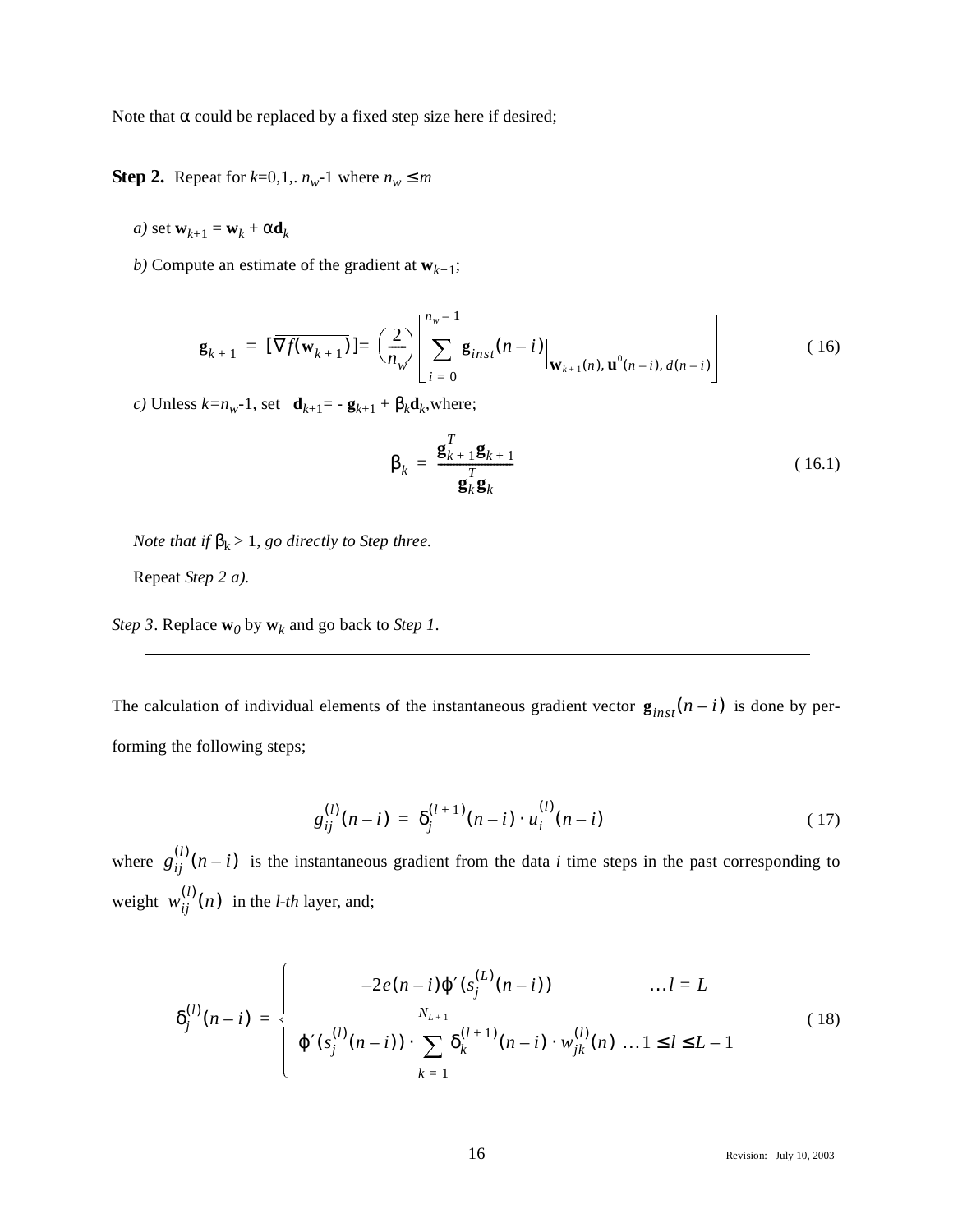$$
e(n-i) = d(n-i) - N[\mathbf{w}_{k+1}(n), \mathbf{u}^{0}(n-i)]
$$
\n(19)

Note that  $N[\mathbf{w}_{k+1}(n), \mathbf{u}^0(n-i)]$  represent the nonlinear output of the neural network at time *n* using the current weight vector  $\mathbf{w}_{k+1}(n)$  with past input vectors  $\mathbf{u}^0(n-i)$ .

**Complexity.** The choice of  $n_w = 1$  implies no averaging in the gradient estimate and the NFCG algorithm reverts to the BP algorithm. For higher values of  $n_w$  the complexity approaches that of algorithms that use the second derivative for obtaining the optimum step size and direction which have complexity  $O(m^3)$ [20] where *m* is the total number of weights in the network. The complexity of the NFCG algorithm is  $O(mn_w^2)$ since in *Step 2*, the weights are updated  $n_w$  times per iteration and the calculation of the averaged gradient is  $O(mn_w)$ .

# **4.1 Computer Simulation**

In this section, we apply the NFCG algorithm to the identification of a nonlinear system constructed by generating a signal which is hard limited and convolved with an exponentially decaying 50 tap impulse.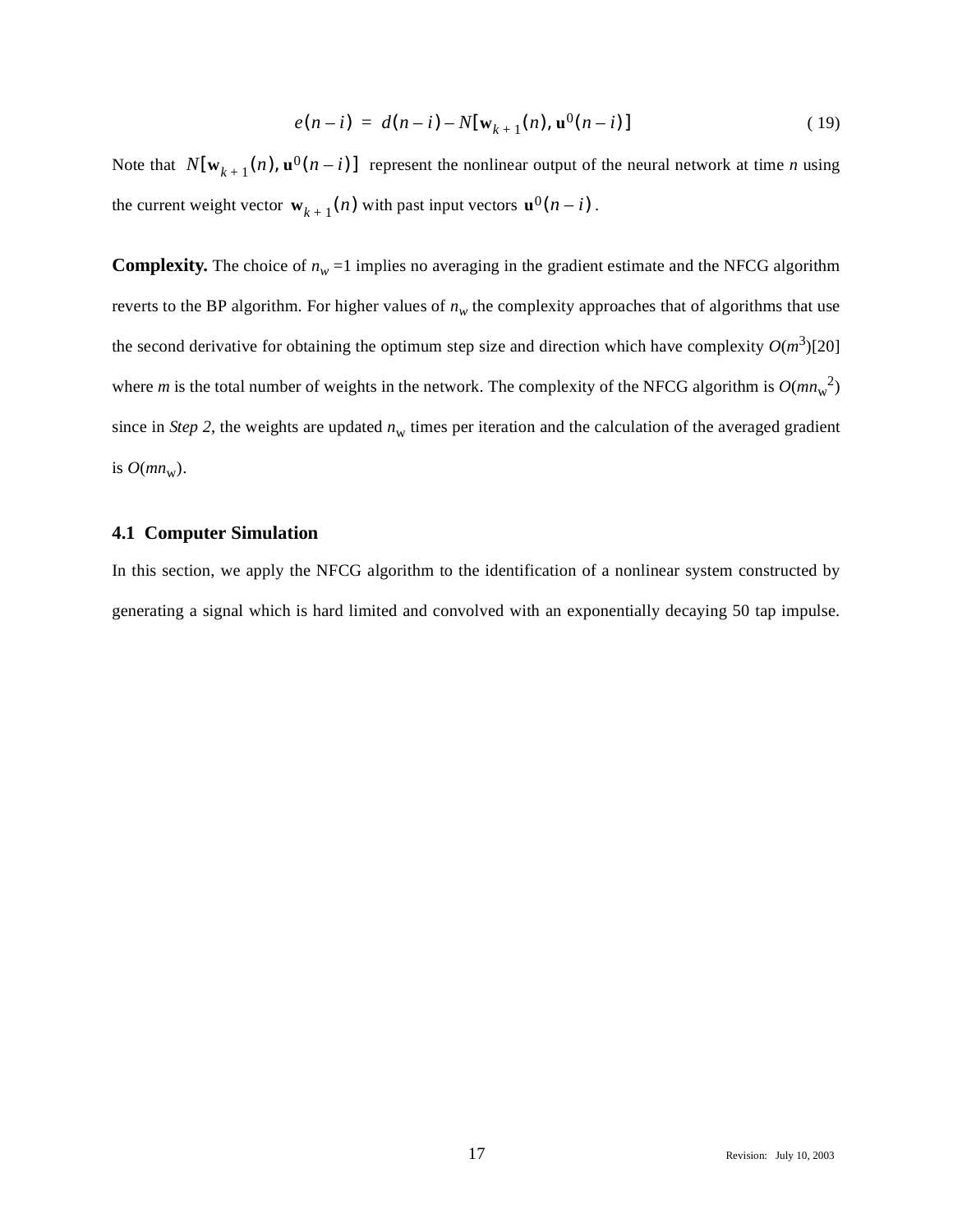

The system is illustrated in Figure 10. The input signal *x*(*n*) is obtained by a first order autoregressive (AR)

**FIGURE 10. System identification model.**

process according to

$$
x(n) = 0.9x(n-1) + 0.2v(n)
$$
 (20)

where  $v(n)$  is a unit variance white noise sequence. The hard limiter has a linear region up to 0.5, beyond which the output is clipped with a slope of 0.2. Two hundred independent trials are used in the averaging of the Normalized Mean Square Error (NMSE).

The results illustrated in Figure 11 show that for the AR input, the NFCG algorithm converges at a rate much faster than the conventional BP algorithm, depending on the size of the gradient averaging window  $n_w$ . The larger the choice of  $n_w$ , the higher the convergence rate. The final misadjustment is approximately -18 dB for all cases.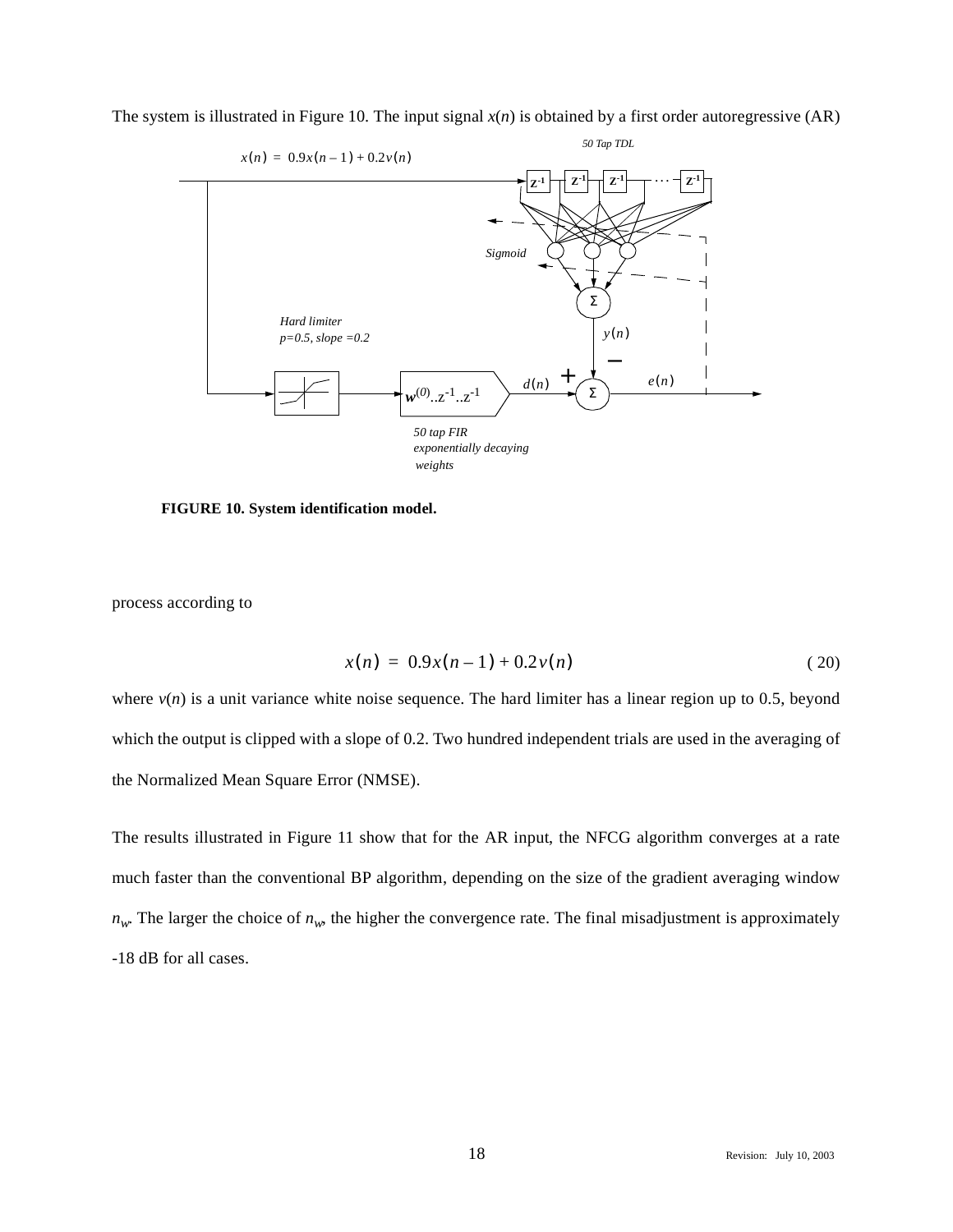

**FIGURE 11. Simulation results showing the averaged NMSE performance of the BP and NFCG** algorithms with  $n_w=2$ , 5, and 10 for the system identification model of Figure 10. Two hundred **independent trials are used in the averaging process**

**Convergence Rate Improvement.** The convergence rate improvement is not a linear function of the window size. For example, the BP algorithm, which is equivalent to the NFCG with  $n_w=1$ , takes approximately 1400 iterations to reach -15 dB NMSE. For window sizes  $n_w=2$ , 5, and 10, the number of iterations required to reach the same NMSE are approximately 600,200 and 150 respectively. As a result, it can be seen that the convergence rate improvement becomes progressively smaller for large window sizes, and that for  $n_w$ >5, the convergence rate improvements are small.

# **4.2 Experimental Results Using Noise and Speech Signals**

In this section two computer experiments are performed using data collected from actual LREM and HFT components. The data collection method is similar to that presented in Section 3.4. In experiment #1, a filtered noise signal is applied to an HFT loudspeaker which is mounted in a standard loudspeaker baffle and placed inside an anechoic chamber. This is the reference signal. The primary signal is picked up by a microphone placed 10 cm. in front of the loudspeaker. The primary and reference signals are then applied to a conventional TDNN structure which is trained with the BP and NFCG algorithms.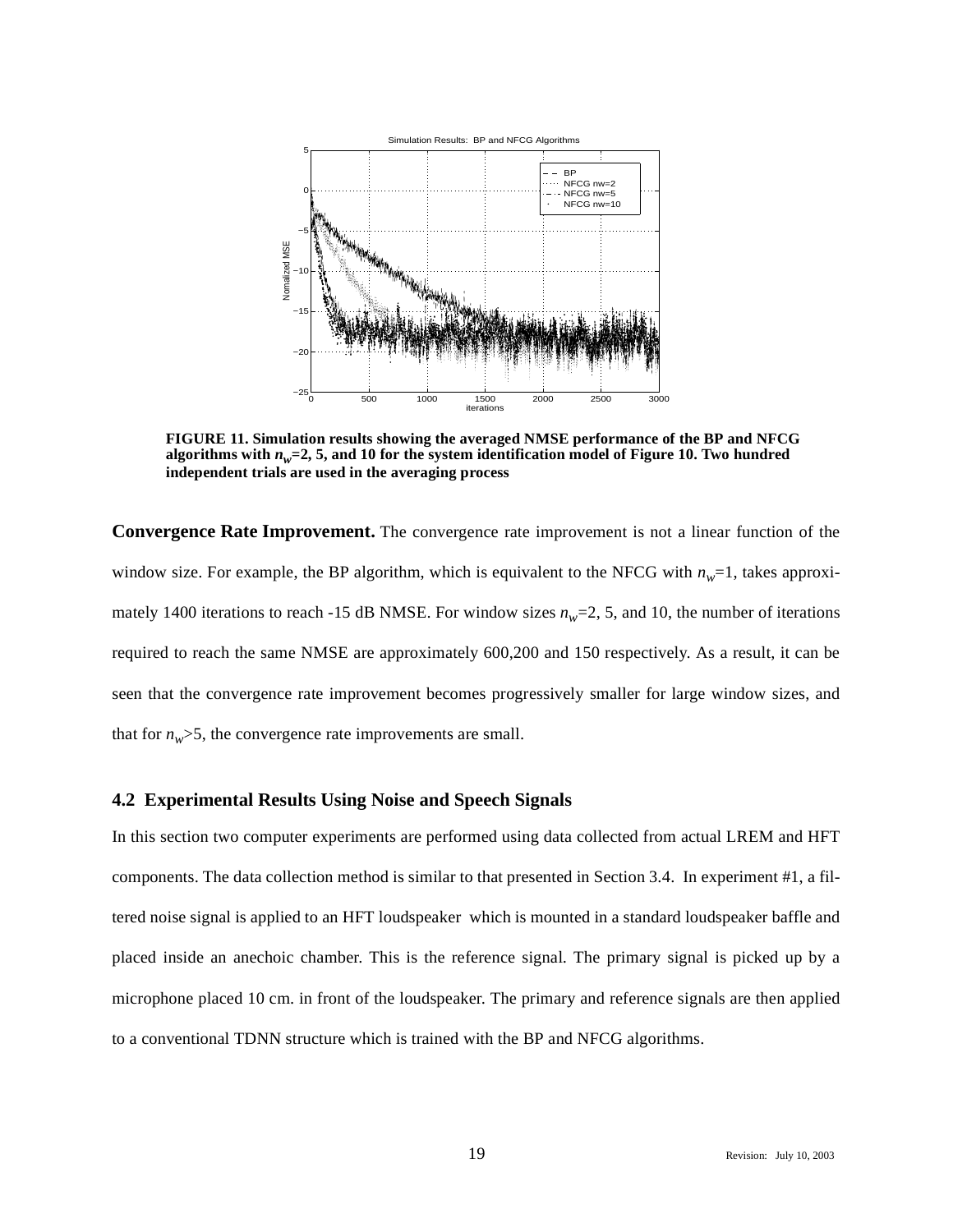In experiment #2, data is collected inside a furnished conference room using HFT#6. Speech signals were applied as the reference signal. The primary and reference signals are applied to the parallel cascade TDNN-FIR structure and the nonlinear section is trained with the BP and NFCG algorithms. For comparison purposes, the performance of an FIR filter trained with the accelerated *stabilized fast transversal filter* (SFTF) algorithm is also shown. The accelerated SFTF algorithm [21][22] is used to remove the long training time associated with LMS based training algorithms when using speech inputs, which may be as long as 10 seconds.

**Experiment #1, Noise Input.** The volume is 100 dB SPL as measured at 0.5 meters from the loudspeaker. The microphone is placed 15 cm. from the loudspeaker output. The signals are sampled at 16 kHz and are later transferred to a computer for off-line analysis. Two adaptive filter structures were tested to identify the system (i) a 150 tap linear transversal filter trained using the NLMS algorithm (ii) a 3 layer TDNN with 150 input taps trained with both the BP and NFCG algorithms. The experimental results shown in Figure 12 show the results for all cases. The NLMS has fast convergence but is incapable of obtaining an ERLE of greater than 19 dB due to the nonlinear loudspeaker. The TDNN trained with the BP algorithm is capable of identifying the system more effectively and achieves 25 dB ERLE but the initial convergence is much slower than the NLMS algorithm. Training the TDNN using the NFCG with a window size  $n_w$ =5 results in convergence speed equivalent to the NLMS structure as well as obtaining 24 dB ERLE.

**Experiment #2, Speech Input.** The average volume of the speech signal as measured 0.5 m from the loudspeaker is 95 dB SPL, which is a comfortable listening level 6-10 ft. from the HFT. The HFT is placed in the middle of the conference table. The parameters are listed in Table 1 .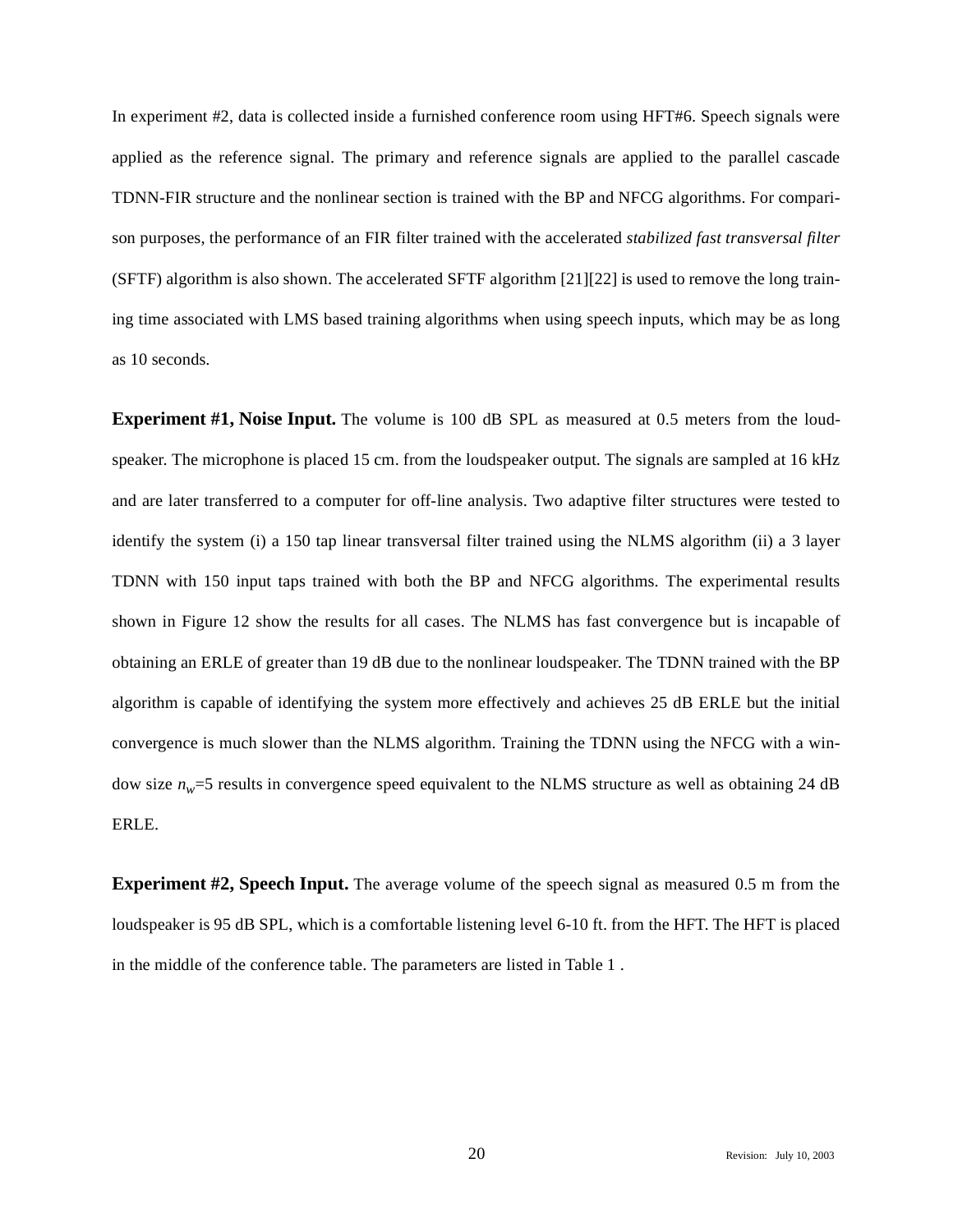

**FIGURE 12. Experimental results comparing converged ERLE curves of a 150 tap FIR structure trained using the NLMS algorithm with that of a TDNN trained with the BP and NFCG algorithm.**

|  |  |  | TABLE 1. Experiment #2 parameters. |
|--|--|--|------------------------------------|
|--|--|--|------------------------------------|

| <b>Item</b>                          | <b>Parameters</b>                                                                                                                                                              |
|--------------------------------------|--------------------------------------------------------------------------------------------------------------------------------------------------------------------------------|
| Data                                 | 160,000 samples @16 kHz sampling. 95 dB SPL aver-<br>age volume at 0.5 m.                                                                                                      |
| FIR Trained with Accelerated SFTF    | $N=600$ , $\lambda=0.9998$ , acceleration factor=0.95, soft initial-<br>ization constant=200.                                                                                  |
| TDNN-FIR trained with NFCG algorithm | $N_1$ =150, $N_2$ =450, number of hidden nodes=1, neural<br>network normalized step size $\alpha$ =0.5, nlms step size<br>$\alpha$ =0.5, window size $n_w$ =5 for TDNN section |

Figure 13 shows the speech signal amplitude as a function of time. The converged ERLE results shown below in Figure 14 and Figure 15 indicate that the proposed structure/algorithm outperforms the FIR structure trained with the accelerated SFTF algorithm by approximately 5 dB.

# **4.3 Discussion**

The results presented in this section have shown that the NFCG algorithm is capable of improving the convergence rate of neural network based adaptive filters. When applied to the TDNN-FIR structure, the NFCG algorithm achieves a 5 dB improvement in ERLE compared to the accelerated SFTF algorithm when trained with real speech signals at loud volumes where loudspeaker nonlinearities become signifi-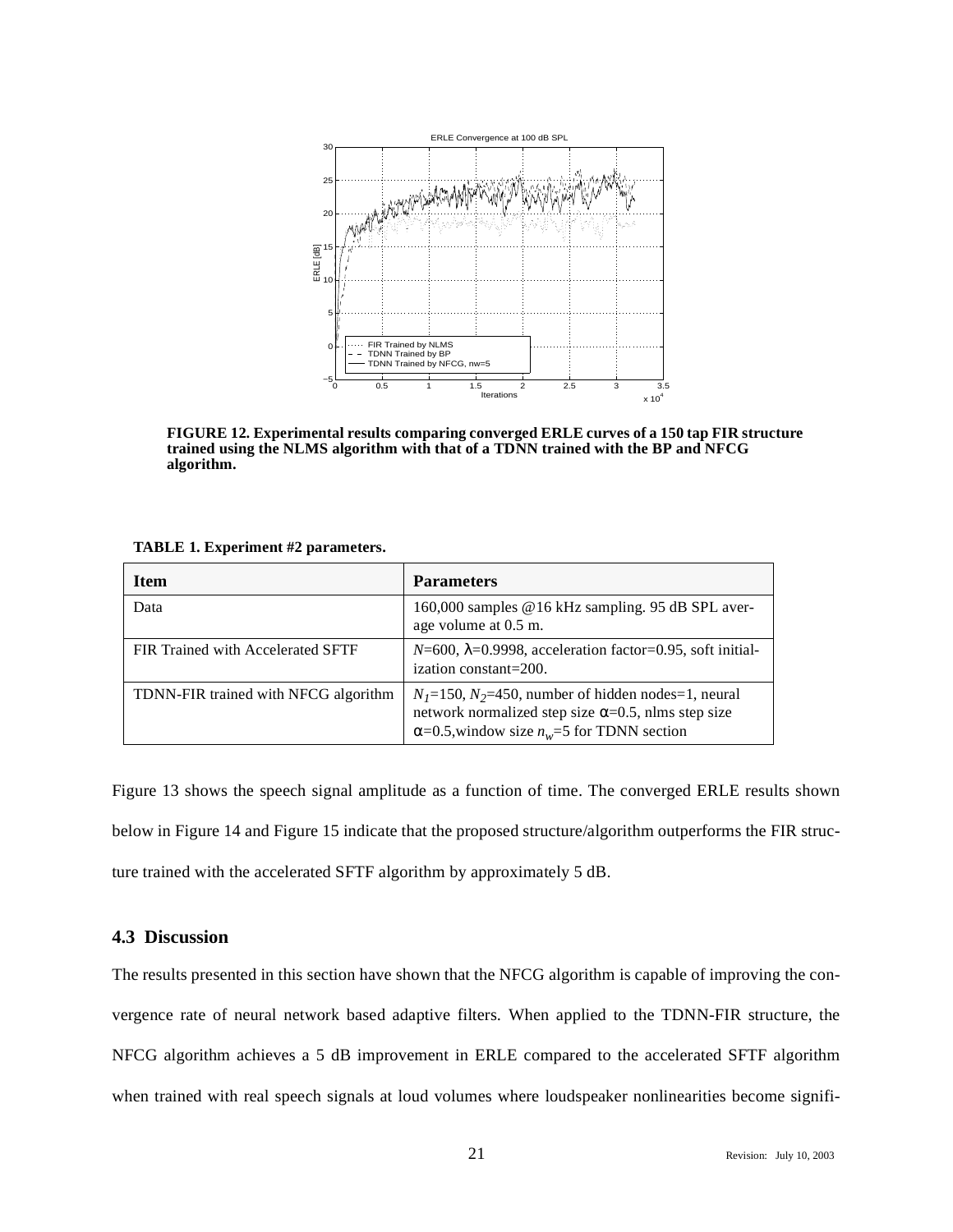

**FIGURE 13. Reference signal speech signal.**



**FIGURE 14. Experimental results. Converged ERLE results with speech input. Gaps show where pauses in speech are located.**

cant. Simulation results in Section 4.1 also indicate that by varying the size of the gradient window  $n_w$ , we can obtain improved convergence speed with a corresponding increase in complexity. A window size of  $n_w$ =5 was found sufficient to speed the initial convergence rate of the TDNN-FIR structure to be no worse than the linear FIR trained with the NLMS algorithm, when applied to data collected from a loudspeaker/ microphone placed in an anechoic chamber.

One of the important features of the NFCG algorithm is that the gradient window  $n_w$  can be made arbitrarily small to "tailor" the algorithm to a particular application. Thus, where a modest increase in conver-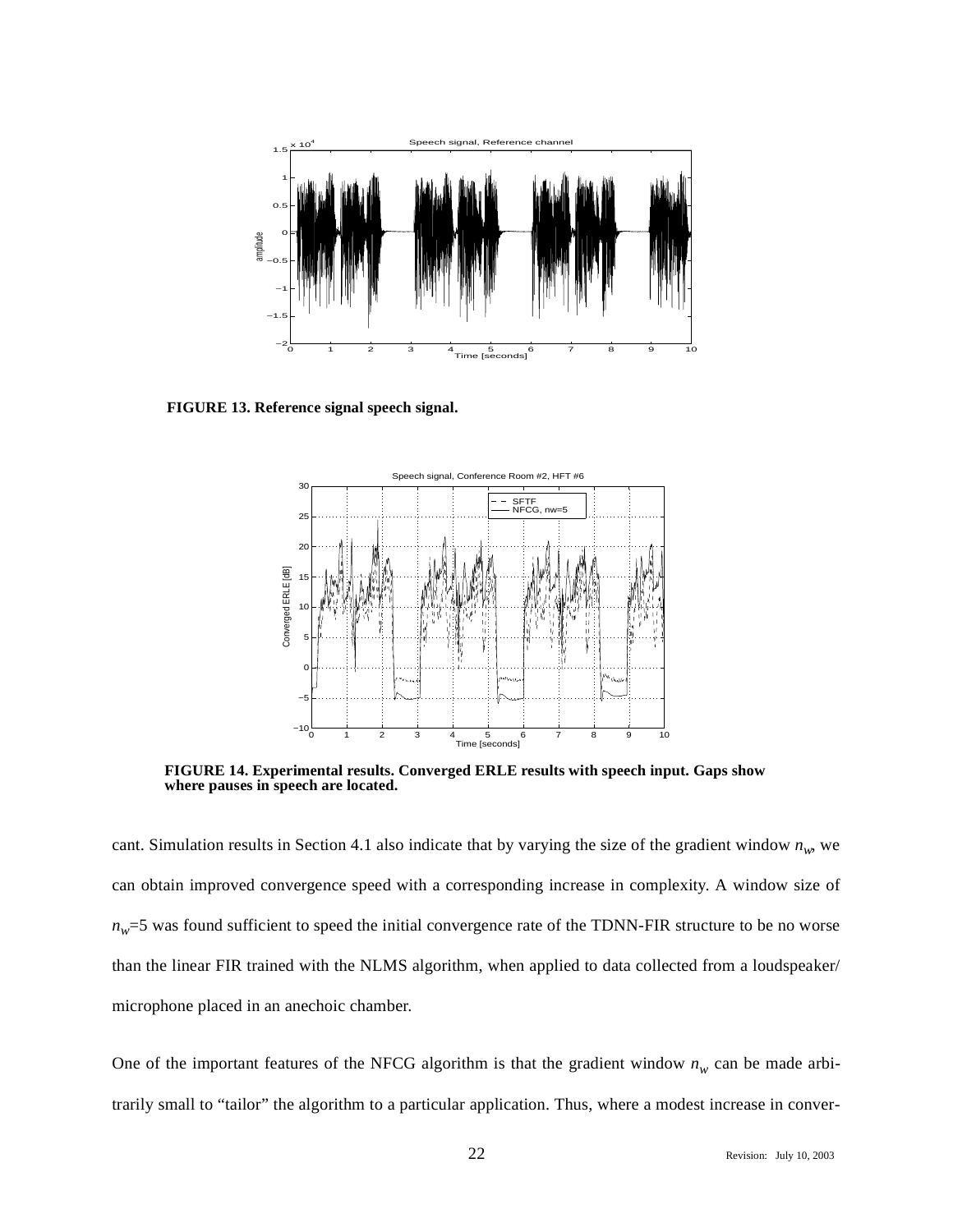

**FIGURE 15. Experimental results. Close up of speech period between 6 and 8 seconds. TDNN-FIR nonlinear structure trained with proposed algorithm achieves a higher ERLE that the FIR filter trained with stabilized SFTF algorithm.**

gence is desired without compromising tracking ability, a small  $n_w$  can be chosen. Low values of  $n_w$  will result in slower convergence, however, the advantages are reduced complexity and faster tracking capability.

# **5.0 CONCLUSIONS**

A novel two stage neural filter for application in compensating system nonlinearities in handsfree acoustic echo cancellers was presented in this paper. A fast nonlinear training method based on the conjugate gradient algorithm has also been presented. Simulation results have shown that the training algorithm can provide a speed/complexity trade-off. Experimental results obtained from real world data have shown that the proposed structure is capable of achieving 11 dB of improvement in steady state ERLE when noise signals are applied at high volume to an HFT in a conference room environment. When trained with the NFCG algorithm, the proposed structure is capable of approximately 5 dB improvement in ERLE compared to a linear FIR trained with the accelerated SFTF algorithm.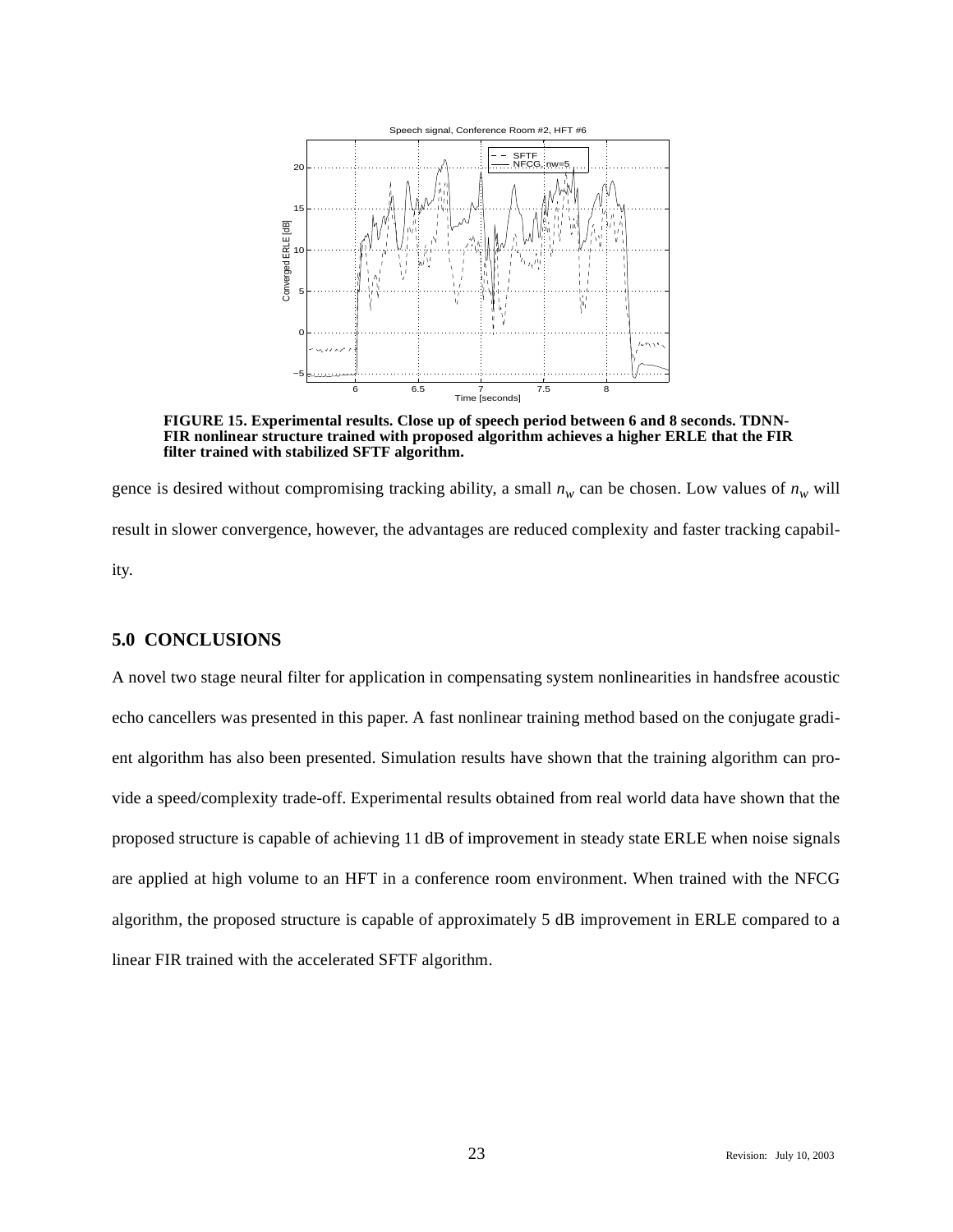# **REFERENCES**

- [1] A.N. Birkett, R. A. Goubran, "Limitations of Handsfree Acoustic Echo Cancellers due to Nonlinear Loudspeaker Distortion and Enclosure Vibration Effects", in *1995 IEEE ASSP Workshop on Appl. of Sig. Proc. to Aud. and Acoustics*, New Paltz, New York, Oct. 1995.
- [2] A. N. Birkett, R. A. Goubran, "Nonlinear loudspeaker compensation for handsfree acoustic echo cancellation", *IEE Electronics Letters*, Vol. 32, No. 12, pp. 1063-1064, June 1996.
- [3] E. Hansler, "The Hands-Free Telephone Problem: An Annotated Bibliogray ", *Signal Processing,* Vol. 27,1992, pp. 259-271
- [4] D.E. Rumelhart, G.E. McClelland, eds., *Parallel Distributed Processing: Explorations in the Microstructure of Cognition*, Vol. 1. Cambridge, MA:MIT Press, 1986.
- [5] S. Haykin, *Adaptive Filter Theory*,3rd Ed. Upper Saddle River, NJ: Prentice Hall, 1996
- [6] M. R. Hestenes, *Conjugate Direction Methods in Optimization*, Springer-Verlag, 1980.
- [7] E.M Johansson, F. U. Dowla, D. M. Goodman, "Backpropagation Learning for Multi-layer Feed-forward Neural Networks Using the Conjugate Gradient Method", *International Journal of Neural Systems,* Vol.2, No. 4, pp. 291-302, 1991.
- [8] A.N. Birkett, R.A. Goubran, "Fast nonlinear adaptive filtering using a partial conjugate gradient algorithm", Proceedings ICASSP'96, Atlanta Georgia, Vol 6, pp. 3542-3545, May 1996.
- [9] E. Hansler, "The Hands-Free Telephone Problem: An Annotated Bibliogray Update", *Ann. Telecommun.* Vol. 49, No. 7-8, 1994, pp. 360-367.
- [10] R. Wehrmann, J.V.D. List, P. Meissner, "A Noise Insensitive Compromise Gradient Method for the Adjustment of Adaptive Echo Cancellers", *IEEE Trans. Comm*. COM-28, No. 5, 1980, pp. 753-759
- [11] A. Gilloire, "Performance Evaluation of Acoustic Echo Control: required Values and Measurement Procedures", *Annales des Telecommunications*, Vol. 49, No. 7-8, Jul.-Aug. 1994, pp. 368-372.
- [12] R. D. Poltmann, "Stochastic Gradient Algorithm for System Identification Using Adaptive FIR-Filters with too Low Number of Coefficients", *IEEE Trans. on Circ. and Syst.*, Vol. 35, No. 2, Feb. 1988, pp. 247-250.
- [13] M.E. Knappe, R.A. Goubran,"Steady State Performance Limitations of Full-Band Acoustic Echo Cancellers", Presented at *ICASSP* 1994, Australia.
- [14] H. F. Olson, *Acoustical Engineering*, Toronto: D. Van Nostrand Company Inc., 1964.
- [15] M. Teshnehlab, K. Watanabe, "Neural network controller with flexible structure based on feedback-errorlearning approach", Jun. of Intelligent and Robotic systems, Vol. 15, pp. 367-387, 1996.
- [16] D. G. Leunberger, *Introduction to Linear and Nonlinear Programming*, Addison-Wesley, 1973
- [17] G. K. Boray, M. D. Srinath, "Conjugate Gradient Techniques for Adaptive Filtering", *IEEE Trans. on Circ. and Sys*. Vol. CAS-1, pp. 1-10, Jan. 1992.
- [18] C. Charlambous, "Conjugate Gradient Algorithms for Efficient Training of Artificial Neural Networks", *Proc. IEEE*, Vol. 139, No. 3, pp. 301-310, 1992.
- [19] Adeli, H., and S.L. Hung, "An adaptive conjugate gradient learning algorithm for efficient training of neural networks", *Applied Mathematics and Computation*, Vol. 62, 1994, pp. 81-102
- [20] W. Buntine, A. A. Weigend," Computing Second Derivative in Feed-Forward Networks: A review"; *IEEE Trans. Neural Networks*, Vol. 5, No. 3, pp. 481-488, May 1994.
- [21] A Benallal and A Gilloire, "Improvement of the Tracking Capability of the Numerically Stable Fast RLS Algorithms for Adaptive Filtering", Proc. ICASSP 1989, pp. 1031-1034.